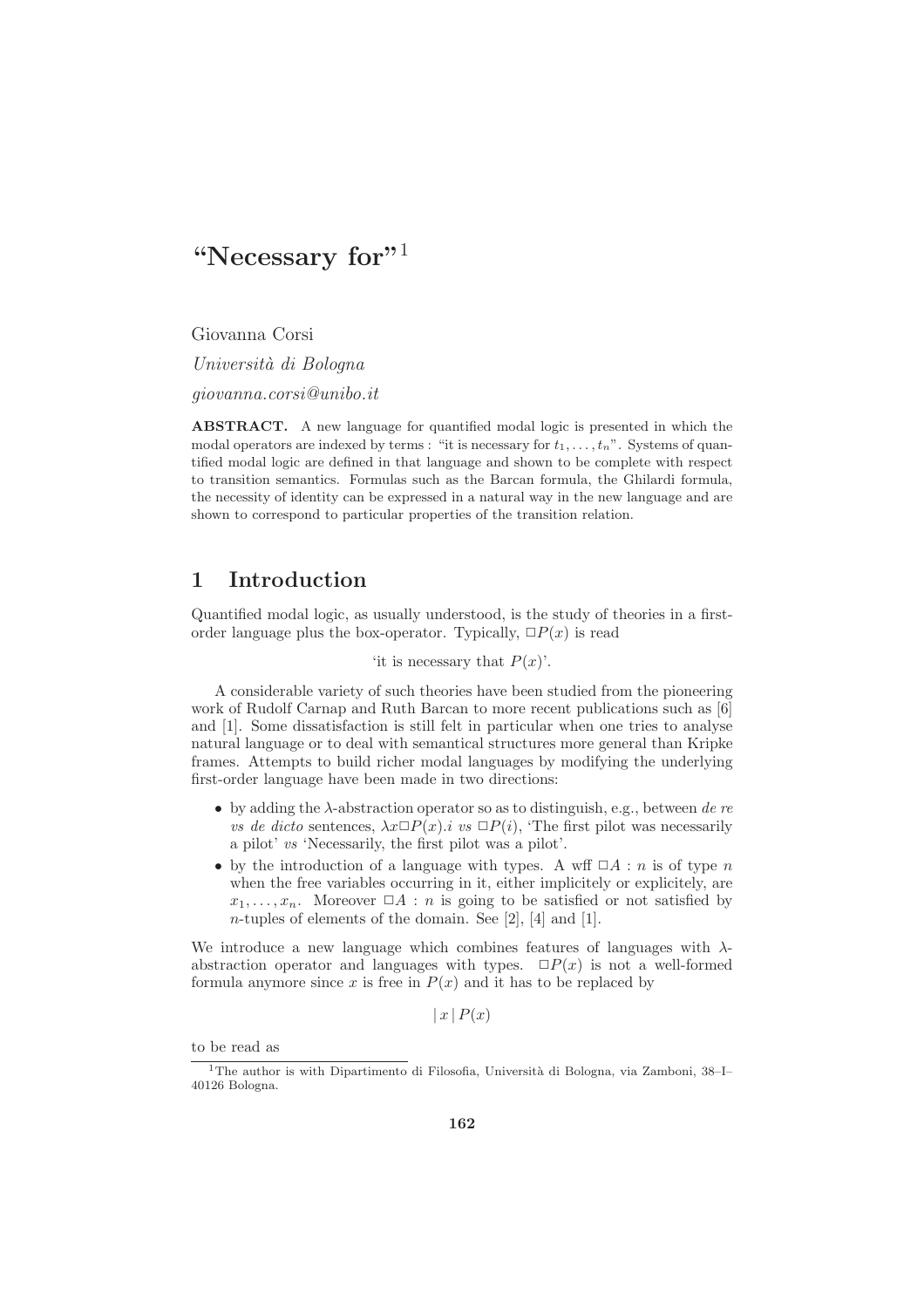#### 'it is necessary for x to be  $P(x)$ '.

 $|x|$  is a box-operator indexed by x. A more complex form of the box-operator is the following one

 $\vert \frac{i}{x} \vert P(x)$ 

The notation has two roles:

- $\bullet$  it binds the variable x
- it says that it is necessary for the individual i to have the property  $\lambda x.P(x)$ .

Dually,

$$
\langle \frac{i}{x} \rangle P(x)
$$

says that it is possible for i to have the property  $\lambda x.P(x)$ . Again,

 $\left| \begin{array}{cc} i & j \\ x & y \end{array} \right| R(x, y)$ 

says that 'it is necessary for i and j to stand in the relation  $\lambda x \lambda y.R(x, y)$ '. This reading emphasizes that the modal operator depends on  $i$  and  $j$  and it is alternative to 'i and j stand in the relation  $\lambda x \lambda y \Box R(x, y)$ '.

Some examples:

 $|x y|G(x)$ : it is necessary for x and y that x gets a job.

 $|x y z|G(x)$ : it is necessary for x, y and z that x gets a job.

 $\lfloor \frac{m}{x} \frac{j}{y} \rfloor G(x)$ : it is necessary for Mary and John that she gets a job.

 $|x, y| \langle y \rangle \exists w F(y, w)$ : it is necessary for x and y that it is possible for y to have a friend.

 $|x, y| \exists w \langle y, w \rangle F(y, w)$ : it is necessary for x and y that there is someone of whom y is possibly a friend.

# 2 A language with indexed modalities

A language  $\mathcal L$  with indexed modalities is a standard first-order language with identity whose logical symbols are  $\perp, \rightarrow, \forall, \vert_{x_1}^{t_1} \ldots x_n^{t_n} \vert, n \geq 0$ , where  $x_1, \ldots, x_n$ are pairwise distinct variables and  $t_1, \ldots, t_n$  are terms. When  $n = 0$  we write  $|\star|$ .

**Definition 1** Well-formed formulas and free variables occurring in a wff  $A$ ,  $fv(A).$ 

• 
$$
\perp
$$
  $fv(\perp) = \emptyset$ 

- $P^{n}(t_1, ..., t_n)$   $fv(P^{n}(t_1, ..., t_n)) = fv(t_1) \cup \cdots \cup fv(t_n)$
- $A \to B$  fv( $A \to B$ ) = fv( $A$ ) ∪ fv( $B$ )
- $|x_1 \dots x_n| A$ , where  $f v(|x_1 \dots x_n| A) = f v(t_1) \cup \dots \cup f v(t_n)$  $fv(A) \subseteq \{x_1, \ldots, x_n\}$
- $\forall x A$  fv( $\forall x A$ ) = fv(A) {x}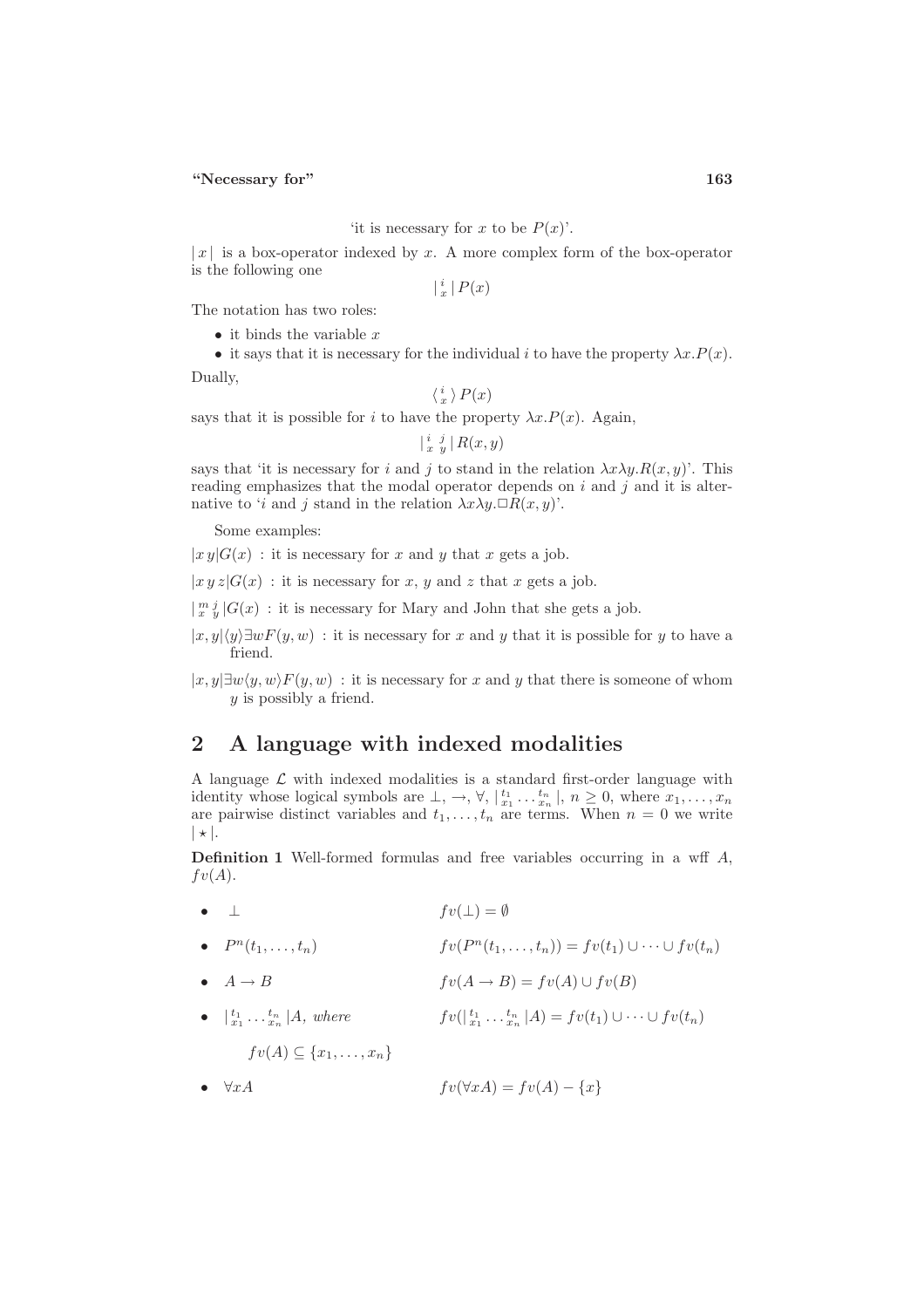$\neg A, A \lor B, A \land B, A \leftrightarrow B, \exists x A, \langle \frac{t_1}{x_1} \dots \frac{t_n}{x_n} \rangle A$  are defined as usual,  $|x_1 \dots x_n|A$ and  $\langle x_1 \dots x_n \rangle A$  stand for  $\left| \begin{array}{c} x_1 \\ x_1 \end{array} \dots \begin{array}{c} x_n \\ x_n \end{array} \right| A$  and  $\langle \begin{array}{c} x_1 \\ x_1 \end{array} \dots \begin{array}{c} x_n \\ x_n \end{array} \rangle A$ , respectively. Advantages:

• de re  $\ell$  de dicto distinction

 $\left| \frac{i}{x} \right| P(x)$  is a *de re* sentence, 'it is necessary for *i* to be  $P(x)$ ', whereas  $|\star| P(i)$  is a de dicto sentence, 'it is necessary that  $P(i)$ '.

• substitution

As we shall see in a moment,  $\frac{1}{x} |A|$  is nothing but  $(|x|A)[t/x]$ ; substitution is indicated inside the modality, it is not carried out in A. Substitution does not commute in general with modalities; actually, the modal operators prevent substitution from being performed in the formula that follows them.

• a richer language

In a language with  $\lambda$  operator,  $\lambda y(\lambda x \Box P(x).m).j$  is equivalent to  $\lambda x \Box P(x).m$ by  $\lambda$ -conversion, whereas their corresponding wffs  $|\frac{j}{y}, \frac{m}{x} |P(x)|$  and  $|\frac{m}{x} |P(x)|$ are not equivalent.

## 3 Transition semantics, t-semantics.

Given a frame  $\mathcal{F} = \langle W, R \rangle$ , where  $W \neq \emptyset$  and  $R \subseteq W^2$ , a system of domains over  $\mathcal{F}^2$  is a triple  $\langle W, R, D \rangle$ , where D is a function such that  $D_w \neq \emptyset$ , for each  $w \in W$ .  $D_w$  is said to be the *domain* of w. Domains are interrelated by the transition relation

if 
$$
wRv
$$
 then  $\mathcal{T}_{\langle w,v\rangle} \subseteq D_w \times D_v$ 

If  $a \mathcal{T}_{(w,v)} b$ , then b is said to be an *inheritor* of a in v, or a *counterpart* of a in v.



Figure 1:

**Definition 2** A transition frame or a t-frame,  $\mathcal{F}^t$ , is a quadruple  $\langle W, R, D, \mathcal{T} \rangle$ where  $\langle W, R, D \rangle$  is a system of domains and  $\mathcal{T} = \biguplus_{w,v \in W} \{\mathcal{T}_{\langle w,v\rangle}\}\$ , where  $\mathcal{T}_{\langle w,v\rangle}$ is defined as above.

<sup>&</sup>lt;sup>2</sup>This terminology is taken from  $[6]$ .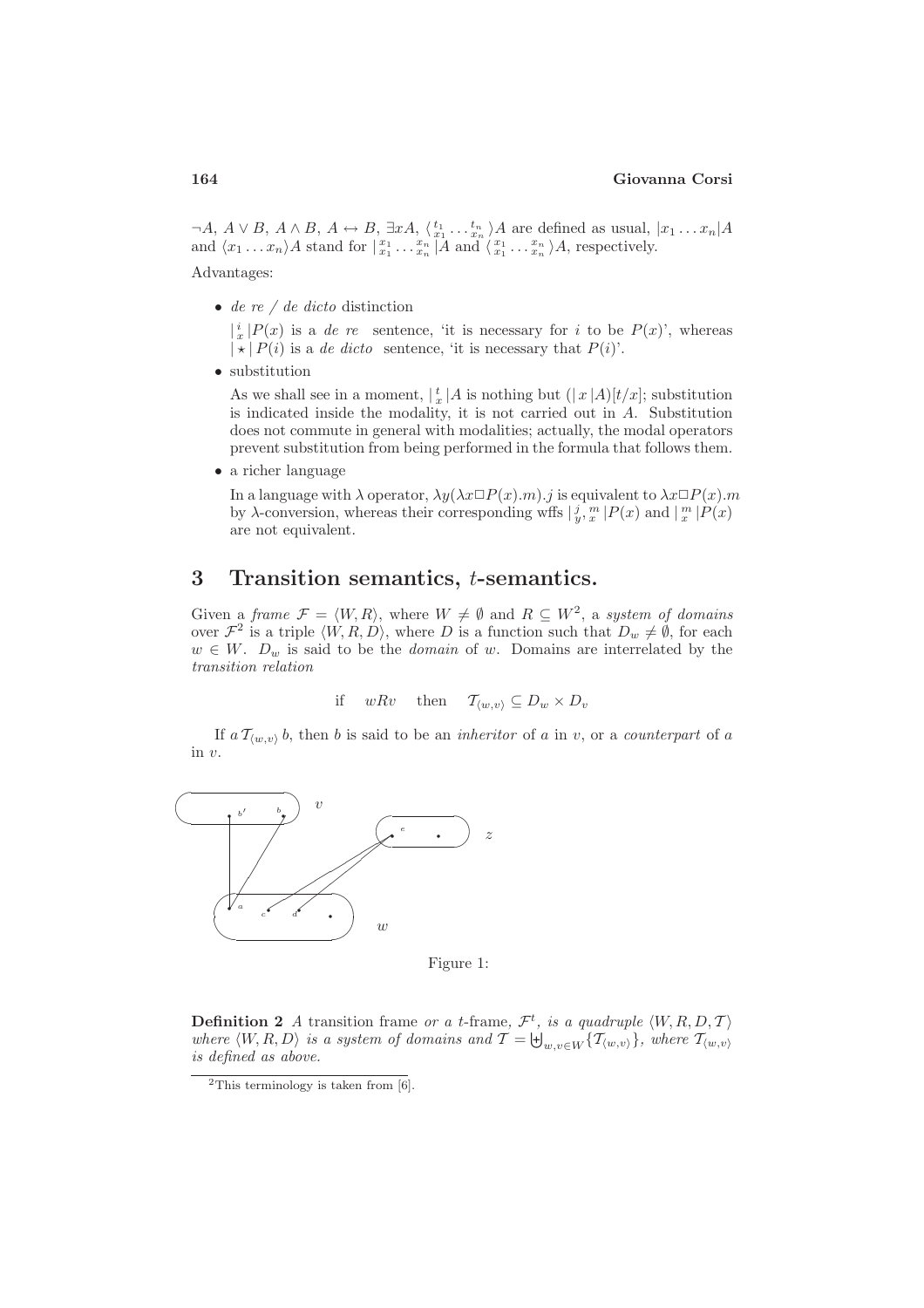Particular cases of  $T$ :

| surjective relation<br>partial function |          | $\mathcal{T}$ is a total relation Kripke bundles |
|-----------------------------------------|----------|--------------------------------------------------|
| total                                   |          | function Kripke sheaves                          |
| $1 - 1$<br>inclusion                    | function | Kripke frames with increasing domains            |

**Definition 3** A t-model M for L based on a t-frame  $\mathcal{F}^t = \langle W, R, D, T \rangle$  is a pair  $\langle \mathcal{F}^t, I \rangle$ , where I is a function such that for all  $w \in W$ ,  $I_w$  is an interpretation function relative to w such that:

- for all relations  $P^n$ ,  $I_w(P^n) \subseteq (D_w)^n$
- $I_w(=) = \{ \langle a, a \rangle : a \in D_w \}$
- for all constants i,  $I_w(i) \in D_w$
- for all functions  $f^n$ ,  $I_w(f^n) : (D_w)^n \to D_w$ .

Rigid designators



In the context of a  $t$ -model, an individual constant  $i$  is a *rigid designator* iff if  $I_w(i) = a$  and  $wRv$ , then  $I_v(i)$  is one of the inheritors of a in v. In the above example,  $I_v(i)$  is one among  $\{c, b', b\}$ .<sup>3</sup> So terms are rigid designators iff:

- if  $wRv$  then  $I_w(i) \mathcal{T}_{\langle w,v \rangle} I_v(i)$ and
- if  $a_i \mathcal{T}_{(w,v)} b_i, 1 \leq i \leq n$ , then  $(I_w(f^n))(a_1, \ldots, a_n) \mathcal{T}_{(w,v)} (I_v(f^n))(b_1, \ldots, b_n)$

**Definition 4** Assignments are world-relative functions  $\sigma : VAR \to D_w$ . Where σ is a w-assignment, by  $\sigma^{x\triangleright d}$  we denote the w-assignment that behaves exactly like  $\sigma$  except that the variable x is mapped to  $d \in D_w$ .

Definition 5 Interpretation of terms. Given a w-assignment  $\sigma$ , the interpretation of t in w under  $\sigma$ ,  $I_w^{\sigma}(t)$ , is so defined

- $I_w^{\sigma}(x) = \sigma(x)$
- $I_w^{\sigma}(i) = I_w(i)$
- $I_{w}^{\sigma}(f(t_1,...,t_n)) = I_{w}(f)(I_{w}^{\sigma}(t_1),...,I_{w}^{\sigma}(t_n)).$

<sup>&</sup>lt;sup>3</sup> Recall that in Kripke semantics for all constants i, if  $wRv$  then  $I_w(i) = I_v(i)$ .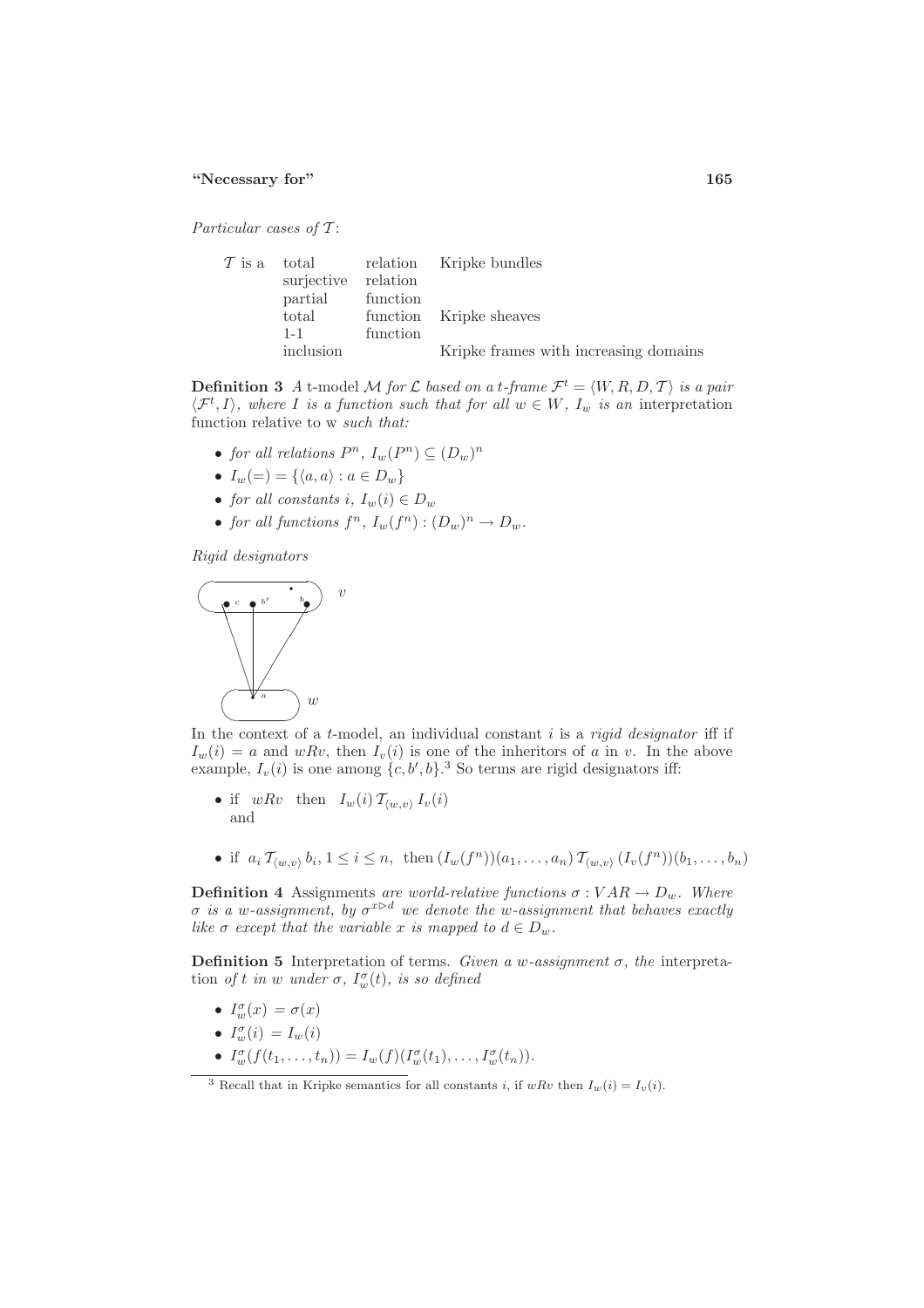When w and I are clear from the context, we write  $\sigma(t)$  instead of  $I_w^{\sigma}(t)$ .

**Definition 6** Simultaneous substitution for terms. Given a term  $t$  containing the free variables  $x_1, \ldots, x_k$ , we define the term  $t[s_1/x_1 \ldots s_k/x_k]$  where  $s_i$  is substituted for  $x_i$ ,  $1 \leq i \leq k$ . Let  $[\mathbf{s}/\mathbf{x}] =_{df} [s_1/x_1 \dots s_k/x_k]$ .

 $\bullet$   $t = y$ 

$$
y[\mathbf{s}/\mathbf{x}] = \begin{cases} y & \text{if } y \neq x_i, \text{ for all } i, 1 \leq i \leq k \\ s_i & \text{if } y = x_i \text{ for some } i, 1 \leq i \leq k \end{cases}
$$

 $\bullet$   $t = i$ 

$$
i[\mathbf{s}/\mathbf{x}] = i
$$

 $\bullet$   $t = f(t_1, \ldots, t_n)$ 

$$
f(t_1,\ldots,t_n)[\mathbf{s}/\mathbf{x}] = f(t_1[\mathbf{s}/\mathbf{x}],\ldots,t_n[\mathbf{s}/\mathbf{x}])
$$

**Lemma 1** Interpretation and substitution for terms. Let  $t$  and  $s$  be terms and  $\sigma$  be a w-assignment. Then

$$
\sigma(t[s/x]) = \sigma^{x \triangleright \sigma(s)}(t)
$$

If z doesn't not occur in t,

$$
\sigma^{z \triangleright a}(t[z/x]) = \sigma^{x \triangleright a}(t)
$$

**Proof** By induction on  $t$ .

$$
t = x \qquad \sigma^{x \triangleright \sigma(s)}(x) = \sigma(s) = \sigma(x[s/x])
$$
  
\n
$$
t = z \neq x \qquad \sigma^{x \triangleright \sigma(s)}(z) = \sigma(z) = \sigma(z[s/x])
$$
  
\n
$$
t = i \qquad \sigma^{x \triangleright \sigma(s)}(i) = \sigma(i) = \sigma(i[s/x])
$$
  
\n
$$
t = f(t_1, ..., t_n) \qquad \sigma^{x \triangleright \sigma(s)}(f(t_1, ..., t_n))
$$
  
\n
$$
(I_w(f))(\sigma^{x \triangleright \sigma(s)}(t_1), ..., \sigma^{x \triangleright \sigma(s)}(t_n)))
$$
  
\n
$$
(I_w(f))(\sigma(t_1[s/x]), ..., \sigma(t_n[s/x]))
$$
  
\n
$$
= \sigma(f(t_1, ..., t_n)[s/x])
$$

Let z not occur in t.  $\sigma^{z \triangleright a}(t[z/x]) = \sigma^{z \triangleright a, x \triangleright \sigma^{z \triangleright a}(z)}(t) = \sigma^{z \triangleright a, x \triangleright a}(t) = \sigma^{x \triangleright a}(t)$ , since  $z$  doesn't occur in  $t$ .

**Definition 7** Satisfaction for formulas. We define when a wff A is satisfied at w under  $\sigma$  in a t-model  $\mathcal{M}, \sigma \models_w^{\mathcal{M}} A$ .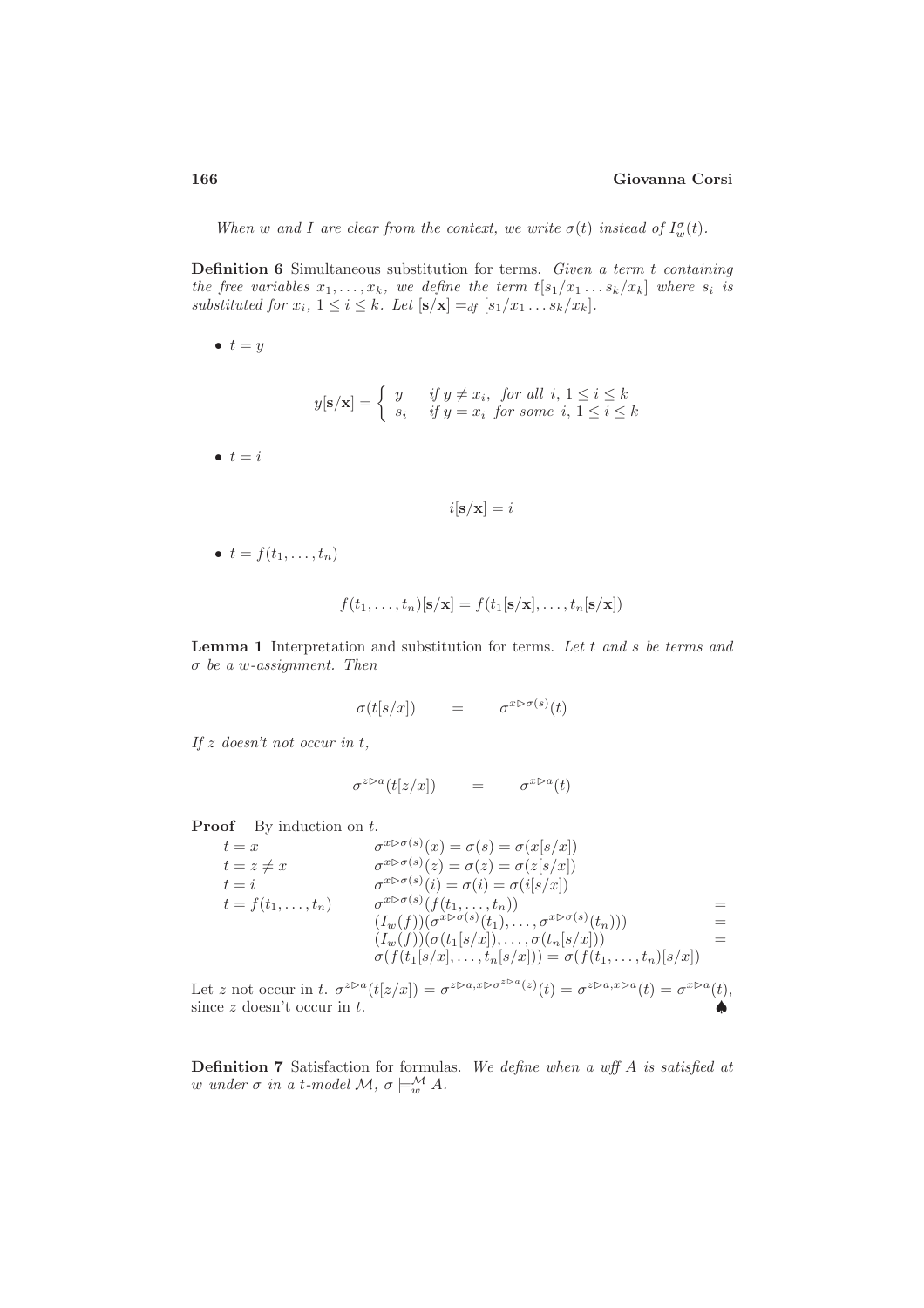$$
\sigma \nvDash_{w}^{\mathcal{M}} \bot
$$
\n
$$
\sigma \vDash_{w}^{\mathcal{M}} P^{k}(t_{1}...t_{k}) \qquad \text{iff} \qquad \langle \sigma(t_{i}),..., \sigma(t_{k}) \rangle \in I_{w}(P^{k})
$$
\n
$$
\sigma \vDash_{w}^{\mathcal{M}} B \to G \qquad \text{iff} \qquad \sigma \nvDash_{w}^{\mathcal{M}} B \text{ or } \sigma \vDash_{w}^{\mathcal{M}} G
$$
\n
$$
\sigma \vDash_{w}^{\mathcal{M}} \forall xG \qquad \text{iff} \qquad \text{for all } d \in D_{w}, \sigma^{x \triangleright d} \vDash_{w}^{\mathcal{M}} G
$$
\n
$$
\sigma \vDash_{w}^{\mathcal{M}} \vert t_{1}, \ldots t_{n} \vert G \qquad \text{iff} \qquad \text{for all } v, wRv \text{ and all } v\text{-assignment } \tau, \text{ such that } \sigma(t_{i}) \mathcal{T}_{\langle w,v \rangle} \tau(x_{i}), 1 \leq i \leq n, \tau \vDash_{v}^{\mathcal{M}} G
$$
\n
$$
\text{Consequently,}
$$
\n
$$
\sigma \vDash_{w}^{\mathcal{M}} \langle t_{1}, \ldots t_{n} \rangle G \qquad \text{iff} \qquad \text{for some } v, wRv \text{ and for some } v\text{-assignment } \tau \text{ such that } \sigma(t_{i}) \mathcal{T}_{\langle w,v \rangle} \tau(x_{i}), 1 \leq i \leq n, \tau \vDash_{v}^{\mathcal{M}} G
$$

When no ambiguity can arise, we write  $\sigma \models_w A$  instead of  $\sigma \models_w^{\mathcal{M}} A$ .

A is true at w in  $\mathcal{M}, \models_{w}^{\mathcal{M}} A$ , iff for all w-assignments  $\sigma, \sigma \models_{w}^{\mathcal{M}} A$ . A is true in  $\mathcal{M}, \models^{\mathcal{M}} A$ , iff  $\models^{\mathcal{M}}_{w} A$  for all  $w \in W$ . A is valid on a t-frame  $\mathcal{F}^t$ ,  $\mathcal{F}^t \models A$ , iff  $\models^{\mathcal{M}} A$  for all models  $\mathcal M$  based on  $\mathcal{F}^t$ . A is t-valid,  $t \models A$ , iff  $\mathcal{F}^t \models A$ , for all t-frames  $\mathcal{F}^t$ .

An idea which is at the basis of the above definition of satisfaction is that only the worlds where an individual exist or its inheritors exist do matter in order to establish its modal properties, for

$$
\sigma \models^{\mathcal{M}}_{w} \vert^i_x | P(x)
$$

iff all the inheritors of  $\sigma(i)$  in all related worlds satisfy  $P(x)$ . Worlds where there are no inheritors of  $\sigma(i)$  are not taken into consideration. It turns out that inferences such as

$$
\frac{\sigma \models_w |x\,y| Q(x,y) \qquad \sigma \models_w |x\,y| (Q(x,y) \to A(y))}{\sigma \models_w |y| A(y)}
$$

are not valid. Let  $\sigma(x) = a$  and  $\sigma(y) = b$ . Suppose it is true in w that "a always" quarrels with  $b$ " and that "every time that  $a$  quarrels with  $b$ , then  $b$  gets angry", but from this it doesn't follows that " $b$  is always angry", for  $b$  may not be angry in those worlds where  $a$  is absent.<sup>4</sup>

#### de re vs de dicto modalities

There is an intuitive sense according to which the truth conditions for  $\frac{|i|}{x}P(x)$  are different from those for  $\vert \star \vert P(i)$ : in one case it is said that "it is necessary for i to have the property  $P(x)$ ", in the other, the necessity of a sentence is asserted. In transition semantics we do justice to this difference in the following obvious way: in the first case, first we interpret  $i$  in the actual world (or the world we are in) and then we see if all its inheritors in all accessible worlds (where they exist) do satisfy the property  $P(x)$ , in the second case, we first consider all worlds accessible from the actual one and then check if the interpretation of  $i$  in those worlds satisfies

 $4$ See [2, p.12]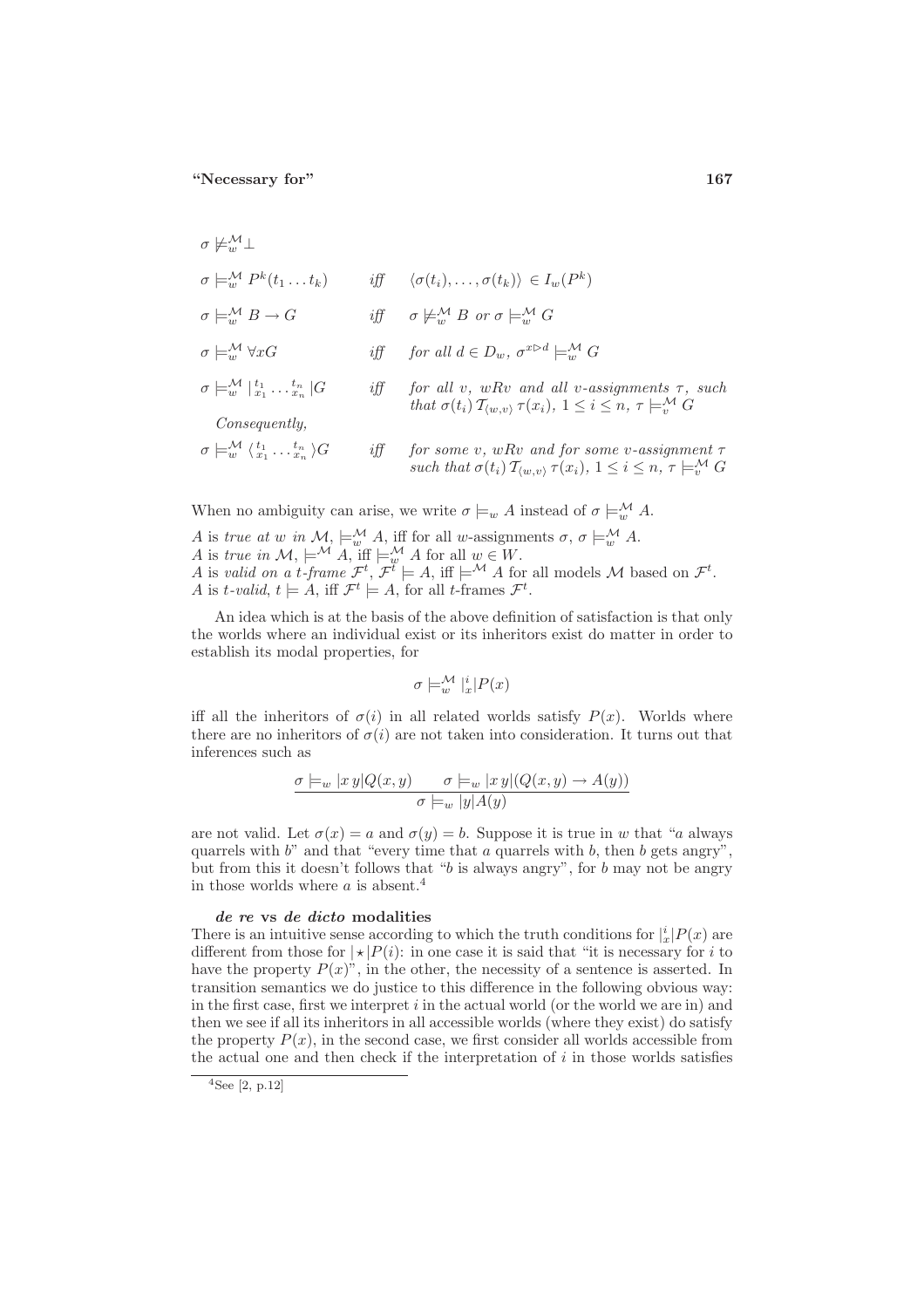$P(x)$ . This semantical analysis parallels that of Fitting, [5], p.114: "In short, there are two basic actions: letting  $i$  designate, and moving to an alternative world. These two actions commute only if  $i$  is a rigid designator. Ordinary first-order modal syntax has no machinery to distinguish the two alternative readings of  $\Box P(i)$ . Consequently when non-rigid designators have been treated at all, one of the readings has been disallowed, thus curtailing expressive power.". According to Fitting, if i is a rigid designator then  $\vert x \vert P(x) \leftrightarrow \Box P(i)$  holds, or, in his notation, the equivalence  $\lambda x(\Box P(x))(i) \leftrightarrow \Box[\lambda x.P(x)(i)]$  holds. We are going to disagree on this point, for we shall show that the failure of the equivalence  $\mathbf{E}[x] \mapsto |\star| P(i)$  does not depend on i being a non-rigid designator: in transition semantics this equivalence does not hold for rigid designators either.

#### Rigid designators

If i is a rigid designator, the implication  $\frac{1}{x} |P(x) \to | \star | P(i)$  is t-valid, whereas  $\vert \star \vert P(i) \to \vert_x^i \vert P(x)$  admits of countermodels. The t-validity of  $\vert_x^i \vert P(x) \to \vert \star \vert P(i)$ is shown as follows.  $\sigma \models_w \iota_x^* | P(x)$  iff for all v such that wRv and for all vassignment  $\tau$  such that  $\tau(x)$  is an inheritor of  $I_w(i)$  in  $D_v$ ,  $\tau \models_v P(x)$ . Since i is a rigid designator,  $I_v(i)$  is one of the inheritors of  $I_w(i)$ , therefore if  $\tau$  is such that  $\tau(x) = I_v(i)$ , then  $\tau(x) \in I_v(P)$ , hence  $I_v(i) \in I_v(P)$ , so for all v, wRv and all v-assignment  $\tau$ ,  $\tau \models_v P(i)$ , consequently  $\sigma \models_w |\star| P(i)$ .

A countermodel for  $|*|P(i) \to |_*^i|P(x)$  can be readily constructed: assume that v is the only world related to w and that  $I_v(i) \in I_v(P)$ , so for all v.wRv. and all v-assignment  $\tau$ ,  $\tau \models_v P(i)$ , therefore  $\sigma \models_w |\star| P(i)$ . Assume moreover that  $I_w(i)$  has two distinct inheritors in v, namely  $I_v(i)$  and c and that  $c \notin I_v(P)$ , consequently there is a v-assignment  $\tau$  such that  $\tau(x) = c$  hence  $\tau \not\models_{v} P(x)$ , and so  $\sigma \not\models_w \big|_x^i |P(x)|$ .

Variables are rigid designators so, in particular

$$
|y_{x_1} \dots y_{x_n}| P(x_1, \dots, x_n) \to |y| (P(y, \dots, y))
$$

is t-valid.

Let  $wRv$  and  $\tau$  be a v-assignment. If  $\sigma \models_w |_{x_1}^y \ldots x_n$ ,  $P(x_1, \ldots, x_n)$ , then  $P(x_1, \ldots, x_n)$  is satisfied in v by any n-tuple of inheritors of  $\sigma(y)$ , therefore it is satisfied in v by the n-tuple  $\langle \tau(y), \ldots, \tau(y) \rangle$ , for some particular inheritor  $\tau(y)$ . Stable designators

The validity of  $|\star|P(i) \to \frac{1}{x}|P(x)$  requires the assumption that  $I_w(i)$  has at most one inheritor in any related world v and that the inheritor (if any) in v of  $I_w(i)$ coincides with  $I_{\nu}(i)$ .

An individual constant  $i$  is stable iff

• if  $wRv$  and  $I_w(i) \mathcal{T}_{(w,v)} c$  then  $I_v(i) = c$ .

If an individual constant  $i$  is stable, then in particular

$$
|x_1 \dots x_n| A(x_1, \dots, x_n, i) \to |x_1 \dots x_n \n\cdot x| A(x_1, \dots, x_n, x)
$$

is t-valid.

Definition 8 Simultaneous substitution for formulas. Given a wff A containing the free variables  $x_1, \ldots, x_k$ , we define the wff  $A[s_1/x_1 \ldots s_k/x_k]$  where  $s_i$  is substituted for  $x_i$ ,  $1 \leq i \leq k$ . Let  $[\mathbf{s}/\mathbf{x}] =_{df} [s_1/x_1 \dots s_k/x_k]$ .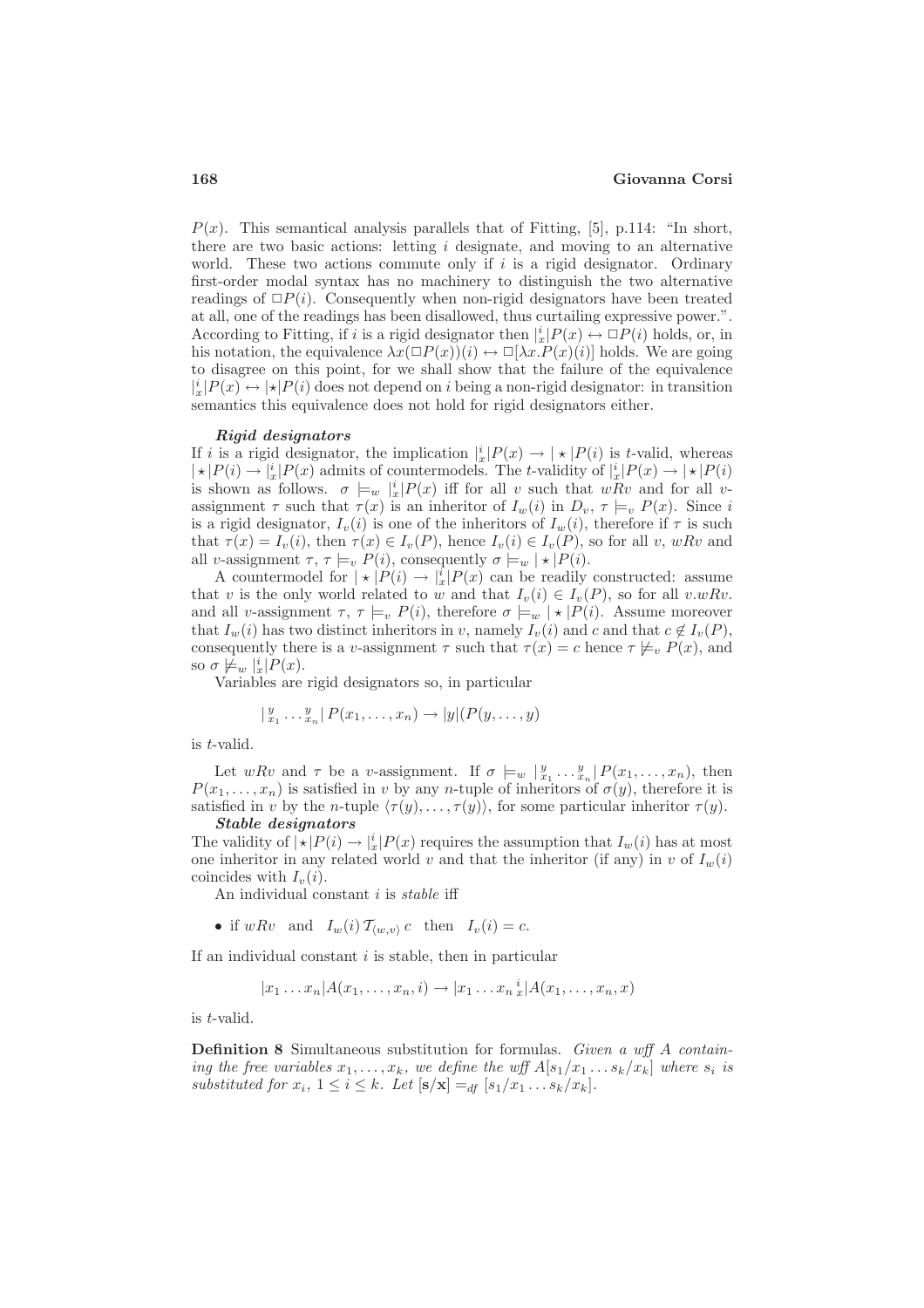- $\perp$   $[s/x] = \perp$
- $(P^{n}t_1, \ldots, t_n)[s/x] = P^{n}t_1[s/x], \ldots, t_n[s/x]$
- $(A \rightarrow B)[s/x] = (A[s/x] \rightarrow B[s/x])$
- $(\forall y A)[s/x] =$

$$
= \begin{cases} \forall y A & \text{if } y \in \mathbf{x} \\ \forall z ((A[z/y])[s/x]) & \text{if } y \notin \mathbf{x} \text{ and } y \in \mathbf{s} \\ \forall y (A[s/x]) & \text{if } y \notin \mathbf{x} \text{ and } y \notin \mathbf{s} \end{cases}
$$

- $(|\,_{y_1}^{t_1} \ldots \,_{y_n}^{t_n} |A) [\mathbf{s}/\mathbf{x}] = |\,_{y_1}^{t_1} \, \mathbf{s}/\mathbf{x}] \ldots \,_{y_n}^{t_n} \, |\mathbf{x}| \, |A, \text{ in particular}$
- $(|x_1 ... x_k|A)[s_1/x_1...s_k/x_k] = |\frac{s_1}{x_1} ... \frac{s_k}{x_k}|A$

**Lemma 2** Let  $A$  be a wff and  $z$  a variable that doesn't occur in  $A$ . For all t-models  $M$  and w-assignments  $\sigma$ ,

$$
\sigma^{x \triangleright a} \models_w A \qquad \text{if } f \qquad \sigma^{z \triangleright a} \models_w A[z/x].
$$

Proof By induction on A.

 $\sigma^{z \triangleright a} \models_{w} P(t_1, \ldots, t_n)[z/x]$  iff  $\sigma^{z \triangleright a} \models_{w} P(t_1[z/x], \ldots, t_n[z/x])$  iff  $\langle \sigma^{z\triangleright a}(t_1[z/x]), \ldots, \sigma^{z\triangleright a}(t_n[z/x]) \rangle \in I_w(P)$  iff by lemma 1,  $\langle \sigma^{x\triangleright a}(t_1), \ldots, \sigma^{x\triangleright a}(t_n) \rangle \in$  $I_w(P)$  iff  $\sigma^{x \triangleright a} \models_w P(t_1, \ldots, t_n).$ 

 $\sigma^{z\triangleright a} \models_v ( |_{x_1}^{t_1}, \ldots, _{x_n}^{t_n} |A) [z/x] \text{ iff } \sigma^{z\triangleright a} \models_v \bigcup_{x_1}^{t_1[z/x]} \ldots, _{x_n}^{t_n[z/x]} |A \text{ iff } \tau \models_v A,$ where  $\sigma^{z \triangleright a}(t_1[z/x])$   $\mathcal{T} \tau(x_1) \ldots \sigma^{z \triangleright a}(t_n[z/x])$   $\mathcal{T} \tau(x_n)$ , therefore, by lemma 1,  $\sigma^{x \triangleright a}(t_1) \mathcal{T} \tau(x_1) \ldots \sigma^{x \triangleright a}(t_n) \mathcal{T} \tau(x_n)$ , so  $\sigma^{x \triangleright a} \models_w \vert_{x_1}^{t_1} \ldots \vert_{x_n}^{t_n} \vert A$ 

**Lemma 3** (Alphabetic change of bound variables) Let A be a wff and z be a variable not occurring in A.

$$
\sigma \models_w \forall x A \qquad iff \qquad \sigma \models_w \forall z (A[z/x])
$$

**Proof**  $\sigma \models_w \forall xA$  iff  $\sigma^{x\triangleright a} \models_w A$  for all  $a \in D_w$  iff (by lemma 2)  $\sigma^{z\triangleright a} \models_w$  $A[z/x]$  for all  $a \in D_w$  iff  $\sigma \models_w \forall z (A[z/x])$ .

**Lemma 4** Substitution and satisfaction for formulas. Let  $\sigma$  be a w-assignment.

$$
\sigma \models_w A[s/x] \qquad \text{if } f \qquad \sigma^{x \triangleright \sigma(s)} \models_w A
$$

Proof By induction on A.

•  $A = P^n(t_1, ..., t_n)$  $\sigma^{x \triangleright \sigma(s)} \models_w P^n(t_1, \ldots, t_n)$  iff  $\langle \sigma^{x \triangleright \sigma(s)}(t_1), \ldots, \sigma^{x \triangleright \sigma(s)}(t_n) \rangle \in I_w(P^n)$  iff  $\langle \sigma(t_1[s/x]), \ldots, \sigma(t_n[s/x]) \rangle \in I_w(P^n)$  iff  $\sigma \models_w P^n(t_1[s/x], \ldots, t_n[s/x])$ iff  $\sigma \models_w P^n(t_1,\ldots,t_n)[s/x].$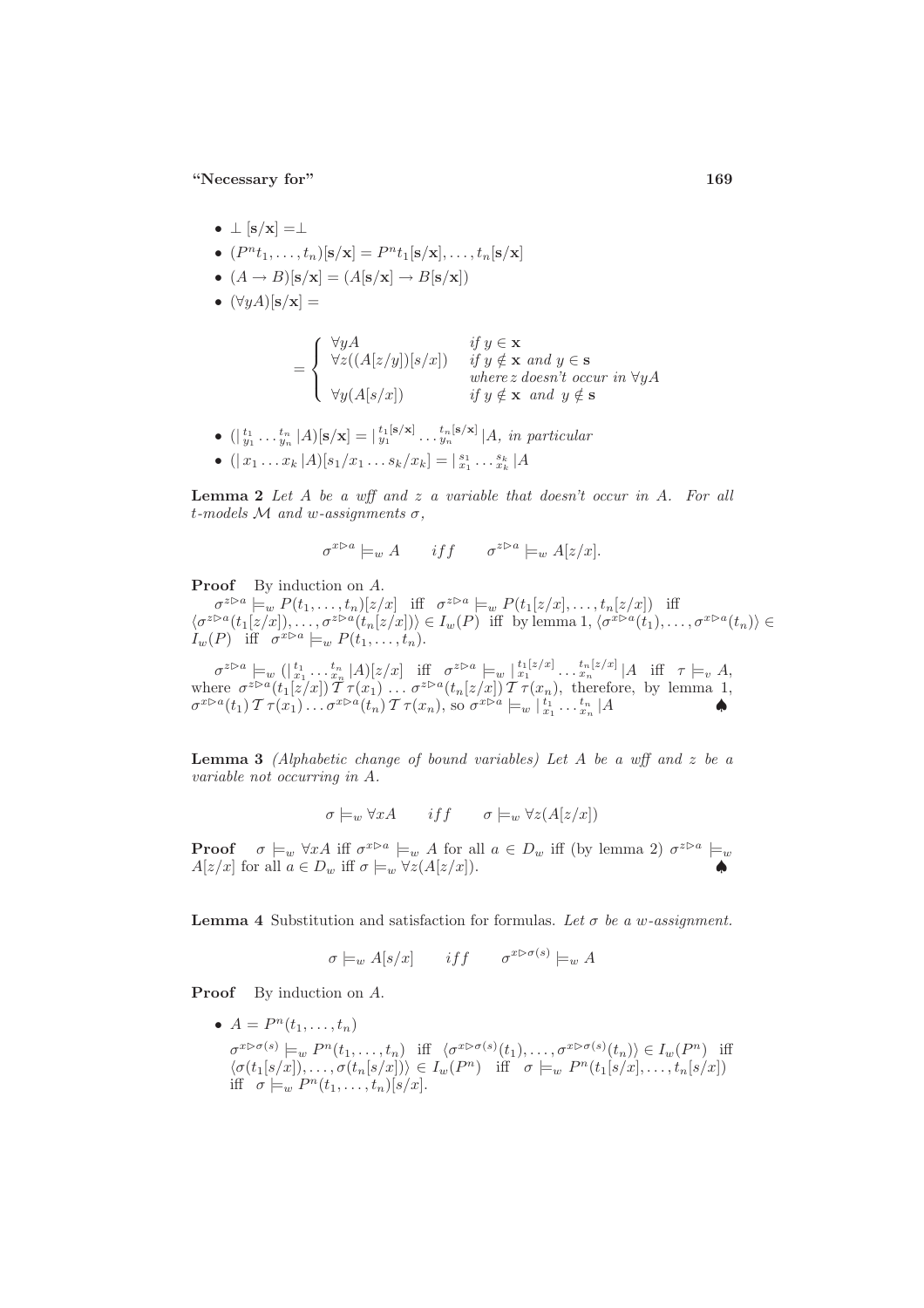### 170 Giovanna Corsi

♠

- $A = \forall y B$  $\sigma^{x \triangleright \sigma(s)} \models_{w} \forall y B$  iff for all  $d \in D_w$ ,  $\sigma^{x \triangleright \sigma(s), y \triangleright d} \models_{w} B$  iff for all  $d \in D_w$ ,  $\sigma^{y \triangleright d, x \triangleright \sigma(s)} \models_w B$  iff, by induction hypothesis, for all  $d \in D_w$ ,  $\sigma^{y \triangleright d}$   $\models_w B[s/x]$  iff  $\sigma \models_w \forall y(B[s/x])$  iff by def. of substitution  $\sigma \models_w (\forall y B)[s/x].$ •  $A = |\frac{t_1}{y_1} \dots \frac{t_n}{y_n}|B$ 
	- $\sigma^{x \triangleright \sigma(s)} \models_w \ket{\tfrac{t_1}{y_1} \ldots \tfrac{t_n}{y_n}}$  B iff for all v-assignment  $\tau$  such that  $\sigma^{x \triangleright \sigma(s)}(t_i)$   $\mathcal{T}_{\langle w, v \rangle} \tau(y_i)$ ,  $1 \leq i \leq n, \ \tau \models_v B$  iff for all v-assignment  $\tau$  such that  $\sigma(t_i[s/x]) \mathcal{T}_{\langle w,v\rangle} \tau(y_i)$ ,  $1 \leq i \leq n, \sigma \models_v |_{y_1}^{t_1[s/x]} \dots \frac{t_n[s/x]}{y_n} |B \text{ iff } \sigma \models_v (|_{y_1}^{t_1} \dots \frac{t_n}{y_n} |B) [s/x].$

#### 3.1 Relevant formulas

PRM (Permutation)

$$
|x_1 \dots x_n| A \leftrightarrow |x_{i_1} \dots x_{i_n}| A
$$

for any permutation  $x_{i_1} \ldots x_{i_n}$  of  $x_1 \ldots x_n$ .

RG (Rigidity of terms)

$$
|_{x_1}^{t_1} \dots,_{x_n}^{t_n} | A \to | v_1 \dots v_k | (A[t_1/x_1 \dots t_n/x_n])
$$

where  $v_1 \ldots v_k$  are all the variables occurring in  $t_1 \ldots t_n$ .

 $\mathbf{R}\mathbf{G}^v$  (Rigidity of variables)

$$
| \, \mathbf{y}_{1}^{y_{1}} \ldots \mathbf{y}_{n}^{y_{n}} \, | A \rightarrow | y_{1} \ldots y_{k} | (A[y_{1}/x_{1} \ldots y_{n}/x_{n}])
$$

where  $y_1 \ldots y_k$  are the variables  $y_1 \ldots y_n$  without repetitions.

#### RNM (Renaming)

 $|x_1 \dots x_n| A(x_1 \dots x_n) \to |_{y_1}^{x_1} \dots x_n| (A[y_1/x_1 \dots y_n/x_n])$ 

where  $y_1 \ldots y_n$  are pairwise distinct variables.

BF (Barcan Formula)

 $\forall z | x_1 \dots x_n, z | A \rightarrow | x_1 \dots x_n | \forall z A$ 

CBF (Converse of Barcan Formula)

 $|x_1 \dots x_n| \forall z A \rightarrow \forall z | x_1 \dots x_n, z | A$ 

GF (Ghilardi Formula)

$$
\exists z | x_1 \dots x_n, z | A \rightarrow | x_1 \dots x_n | \exists z A
$$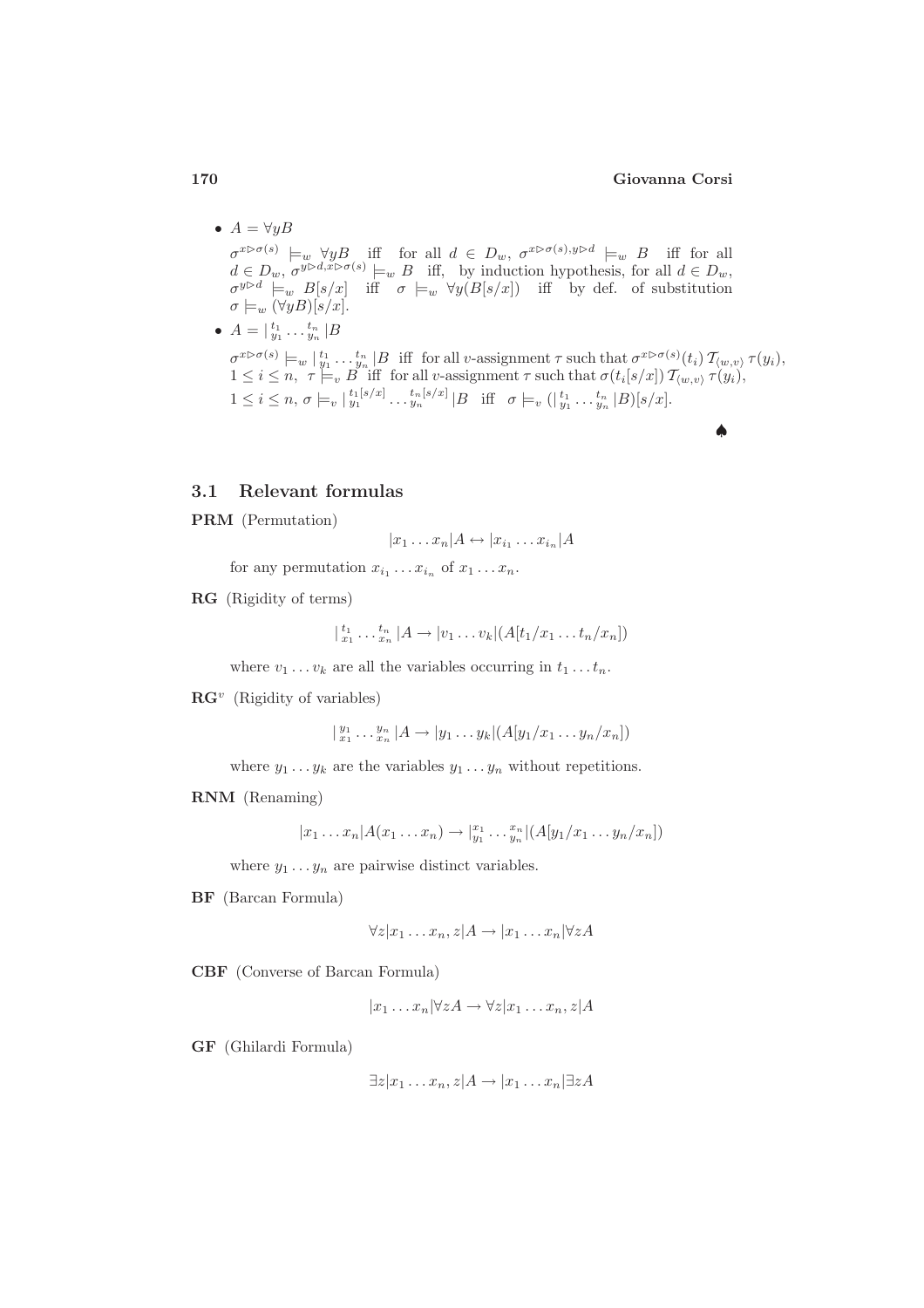CGF (Converse of Ghilardi Formula)

$$
|x_1 \dots x_n| \exists z A \rightarrow \exists z | x_1 \dots x_n, z | A
$$

SHRT (Shortening)

$$
|x_1 \dots x_n, z|A \to |x_1 \dots x_n|A
$$

LNGT (Lenghtening)

$$
|x_1 \dots x_n| A \to |x_1 \dots x_n, z| A
$$

CRG (Converse of RG)

$$
|v_1 \dots v_k| (A[t_1/x_1 \dots t_n/x_n]) \rightarrow |_{x_1}^{t_1} \dots {_{x_n}^{t_n}} |A
$$

where  $v_1, \ldots, v_k$  are all the variables occurring in  $t_1, \ldots, t_n$ .

 $CRG<sup>v</sup>$  (Converse of RG<sup>v</sup>)

$$
|y_1 \dots y_k| (A[y_1/x_1 \dots y_n/x_n]) \rightarrow |_{x_1}^{y_1} \dots y_n^{y_n} | A
$$

where  $y_1 \t ... y_k$  are the variables  $y_1 ... y_n$  without repetitions.

SIV (Substitution that Identifies Variables)

$$
|v_1 \dots v_k|
$$
 $(A[y/x_1, y/x_2, t_3/x_3 \dots t_n/x_n]) \rightarrow |{y \ y \ t_3 \ x_2 \ x_3 \dots \ x_n} |A$ 

where  $v_1, \ldots, v_k$  are all the variables occurring in  $y, t_3, \ldots, t_n$ .

FCS (Full Commutativity of Substitution)

$$
|v_1 \dots v_k| (A[t_1/x_1 \dots t_n/x_n]) \leftrightarrow |_{x_1}^{t_1} \dots {_{x_n}^{t_n}} |A|
$$

where  $v_1, \ldots, v_k$  include all the variables occurring in  $t_1, \ldots, t_n$ .

NI (Necessity of Identity)

$$
x = y \rightarrow |x, y|(x = y)
$$

ND (Necessity of Distinction)

$$
x \neq y \rightarrow |x, y|(x \neq y)
$$

LBZ (Leibniz's law)

$$
t=s\to (A[t/x]\to A[s/x])
$$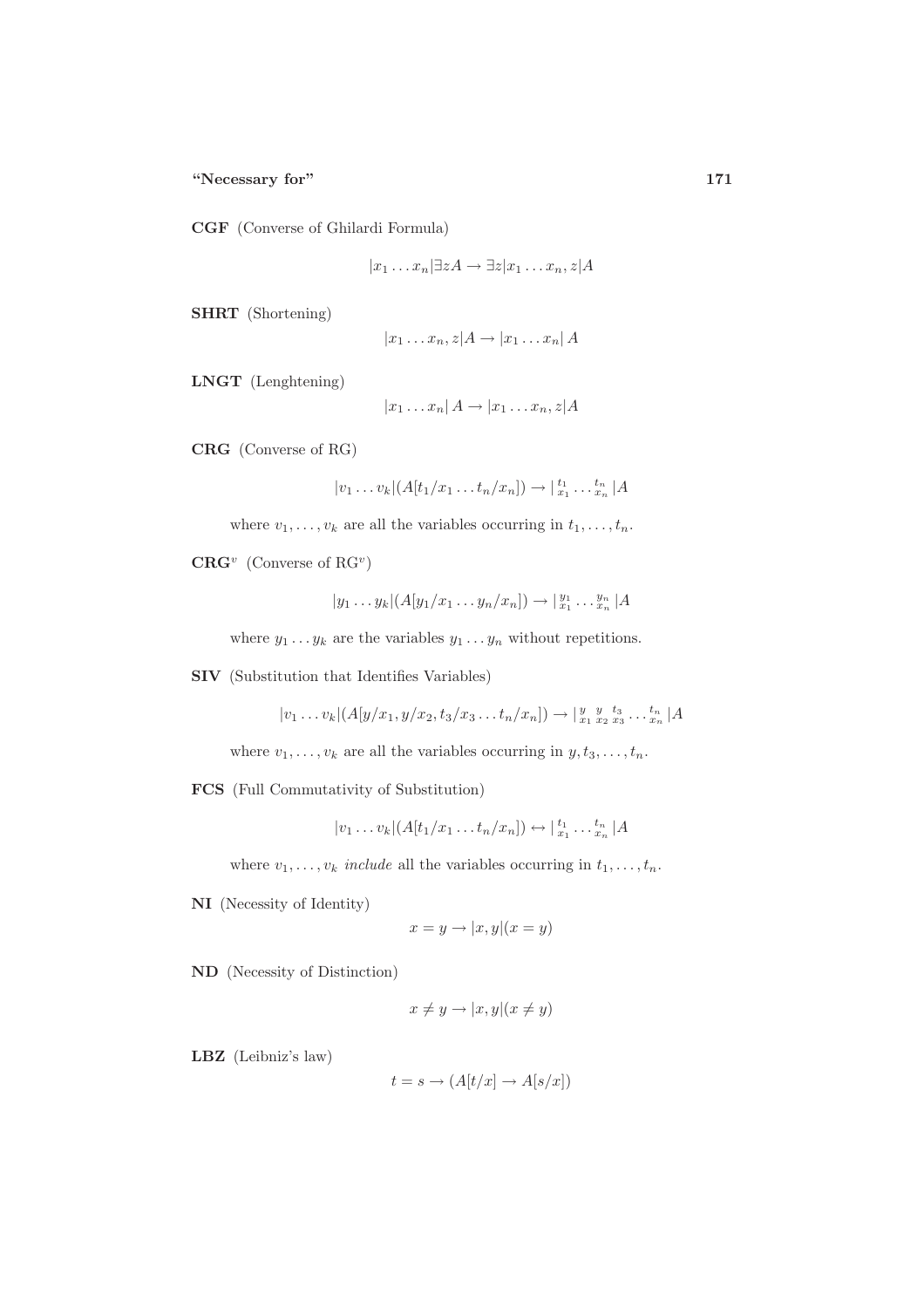# 4 A quantified modal logic with indexed modalities: Q.Kim.

Axioms

|                   | Tautologies                                                                                                                                                      |
|-------------------|------------------------------------------------------------------------------------------------------------------------------------------------------------------|
| PRM               | $ x_1 \dots x_n $ $A \leftrightarrow  x_{i_1} \dots x_{i_n} $ $A$<br>for any permutation $x_{i_1} \ldots x_{i_n}$ of $x_1 \ldots x_n$                            |
| K                 | $ x_1 \dots x_n (A \rightarrow B) \rightarrow ( x_1 \dots x_n A \rightarrow  x_1 \dots x_n B)$                                                                   |
| UI                | $\forall x A \rightarrow A$                                                                                                                                      |
| $_{\rm LNGT}$     | $ x_1 \dots x_n $ $A \rightarrow  x_1 \dots x_n, z $ $A$                                                                                                         |
| $\mathrm{RG}^{v}$ | $ y_1^1 \dots y_n^n $ $A \to  y_1 \dots y_k $ $(A[y_1/x_1 \dots y_n/x_n])$<br>where $y_1 \t  y_k$ are the variables $y_1  y_n$ without repetitions. <sup>5</sup> |
| ΙD                | $x = x$                                                                                                                                                          |
| LBZ               | $t = s \rightarrow (A[t/x] \rightarrow A[s/x])$                                                                                                                  |

Inference rules

$$
\begin{array}{ll}\nA & A \rightarrow B \\
B & \text{Modus Ponens (MP)} \\
\hline\nA & \vert x_1 \dots x_n \vert A \\
\hline\nA \rightarrow B & \text{Universal Generalization (UG), provided } x \notin fv(A).\n\end{array}
$$
\n
$$
\begin{array}{ll}\nA \rightarrow B \\
\hline\nA \rightarrow \forall x B & \text{Universal Generalization (UG), provided } x \notin fv(A).\n\end{array}
$$
\n
$$
\begin{array}{ll}\nA & \text{Substitution for Free Variables (SFV)} \\
\hline\n\end{array}
$$

**Theorem 1** (Soundness.) Every theorem of  $Q$ . $K_{im}$  is t-valid. Every theorem of  $R.K_{im} = Q.K_{im} + RG$  is true in all t-models with rigid designators based on any t-frame.

### Some derivations

 ${}^{5}$ Axiom  $\mathbf{R}\mathbf{G}^{v}$  could be formulated in a more general form so as to imply axiom LNGT:  $|\frac{y_1}{x_1} \dots x_n| |A \to |v_1 \dots v_k| (A[y_1/x_1 \dots y_n/x_n]),$  where  $v_1 \dots v_k$  include all the different variables among  $y_1 \dots y_n$ .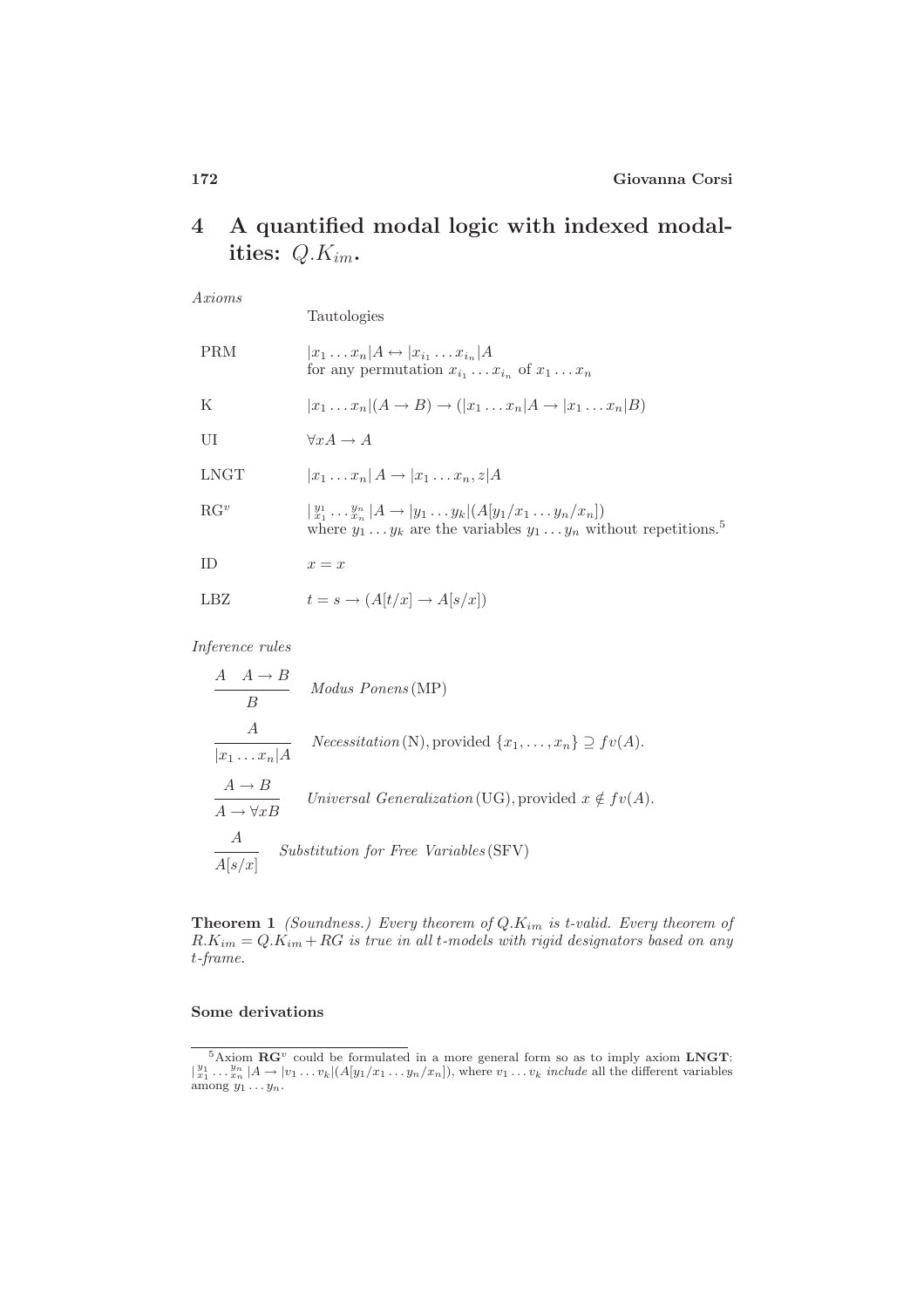$$
Q.K_{im} \vdash \text{RNM}
$$
  
\n
$$
|y_1 \ldots y_n| A \to |y_1 \ldots y_n| (A[y_1/x_1 \ldots y_n/x_n])
$$
  
\n
$$
(|y_1 \ldots y_n| A) [x_1 \ldots x_n/y_1 \ldots y_n] \to (|y_1 \ldots y_n| (A[y_1/x_1 \ldots y_n/x_n])) [x_1 \ldots x_n/y_1 \ldots y_n]
$$
  
\n
$$
|x_1 \ldots x_n| A \to |y_1 \ldots y_n| (A[y_1/x_1 \ldots y_n/x_n])
$$
  
\nwhere  $y_1 \ldots y_n$  are pairwise distinct variables not occurring in A.

| $Q.K_{im} + LNGT + CBF$                                                        |      |
|--------------------------------------------------------------------------------|------|
| $\forall x A(\vec{x}, x) \rightarrow A(\vec{x}, x)$                            | UI   |
| $ \vec{x}, x  \forall x A(\vec{x}, x) \rightarrow  \vec{x}, x  A(\vec{x}, x)$  | N    |
| $ \vec{x}  \forall x A(\vec{x}, x) \rightarrow  \vec{x}, x  A(\vec{x}, x)$     | LNGT |
| $ \vec{x} \forall x A(\vec{x},x) \rightarrow \forall x \vec{x},x A(\vec{x},x)$ | HG   |

| $Q.K_{im} + CBF + LNGT$                                           |            |
|-------------------------------------------------------------------|------------|
| $A(\vec{x}) \rightarrow A(\vec{x})$                               | ΙD         |
| $A(\vec{x}) \rightarrow \forall x A(\vec{x}) \qquad x \notin A$   | UG         |
| $ \vec{x} A(\vec{x}) \rightarrow  \vec{x}  \forall x A(\vec{x})$  | N          |
| $ \vec{x} A(\vec{x}) \rightarrow \forall x \vec{x}, x A(\vec{x})$ | <b>CBF</b> |
| $ \vec{x} A(\vec{x}) \rightarrow  \vec{x}, x A(\vec{x})$          | UІ         |
|                                                                   |            |

| $Q.K_{im} + SHRT + GF$                                                          |             |
|---------------------------------------------------------------------------------|-------------|
| $A(\vec{x},x) \rightarrow \exists x A(\vec{x},x)$                               |             |
| $ \vec{x}, x A(\vec{x}, x) \rightarrow  \vec{x}, x  \exists x A(\vec{x}, x)$    | N.          |
| $ \vec{x}, x A(\vec{x}, x) \rightarrow  \vec{x}  \exists x A(\vec{x}, x)$       | <b>SHRT</b> |
| $\exists x \vec{x}, x A(\vec{x},x) \rightarrow  \vec{x} \exists x A(\vec{x},x)$ |             |

| $Q.K_{im} + GF + SHRT$                                               |         |
|----------------------------------------------------------------------|---------|
| $\neg A \rightarrow \neg A$                                          |         |
| $\neg A \to \forall x \neg A \qquad x \notin A$                      |         |
| $\exists x A(\vec{x}) \rightarrow A(\vec{x})$                        |         |
| $ \vec{x}  \exists x A(\vec{x}) \rightarrow  \vec{x}  A(\vec{x})$    | N       |
| $\exists x \vec{x},x A(\vec{x}) \rightarrow  \vec{x} A(\vec{x})$     | GF      |
| $ \vec{x}, x A(\vec{x}) \rightarrow \exists x \vec{x}, x A(\vec{x})$ | from UI |
| $ \vec{x}, x A(\vec{x}) \rightarrow  \vec{x} A(\vec{x})$             | trans.  |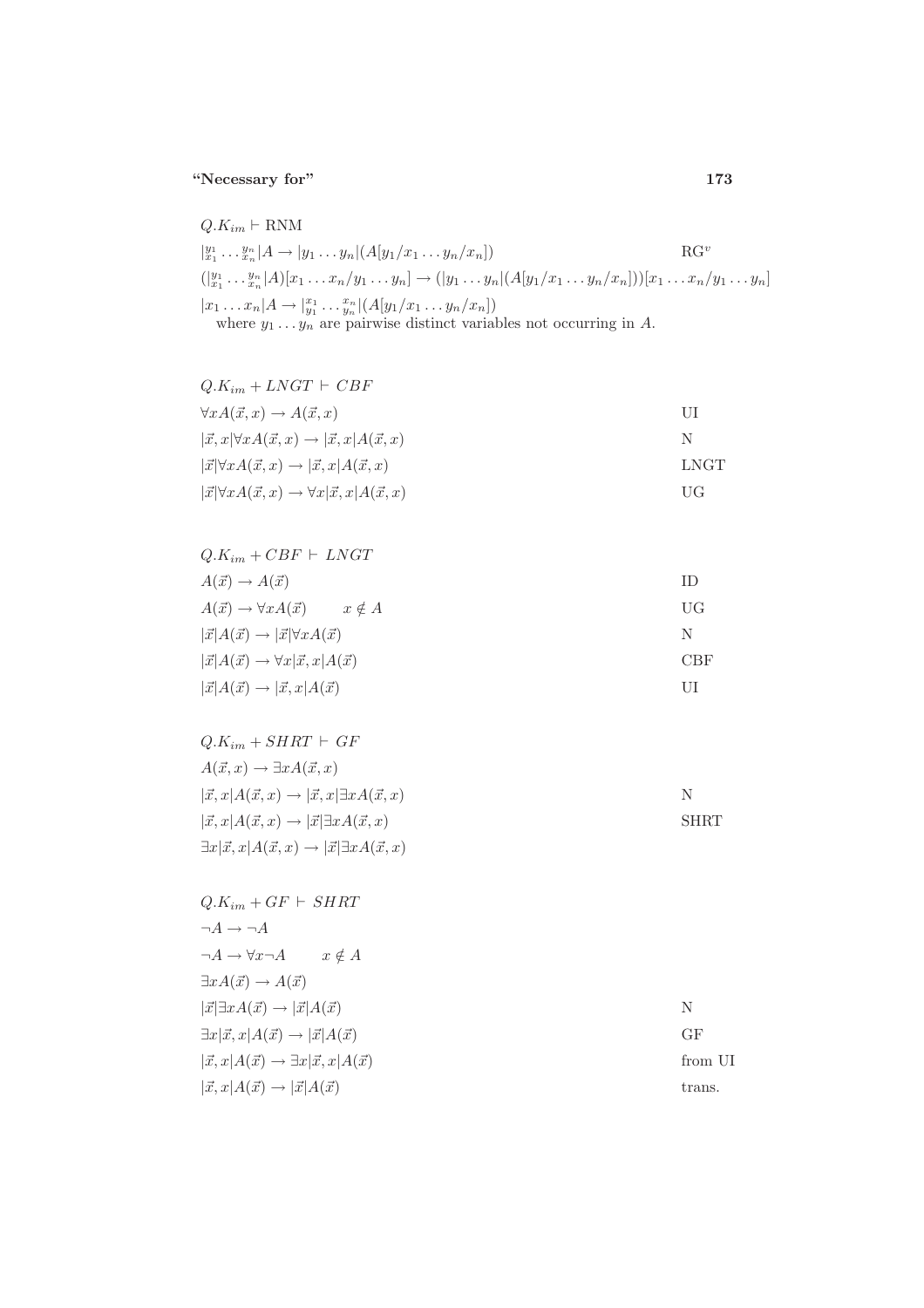| $Q.K_{im} + SIV \vdash NI$                                 |     |
|------------------------------------------------------------|-----|
| $x = x$                                                    | ΙD  |
| $ x (x=x)$                                                 | N   |
| $ x ((x = y)[x/x, x/y]) \rightarrow  _{x,y}^{x,x} (x = y)$ | SIV |
| $ x (x=x) \to  _{x,y}^{x,x} (x=y)$                         |     |
| $\int_{x,y}^{x,x}  (x=y) $                                 | MР  |

$$
\begin{aligned} \n|x, y(x = y) &\to (x = y \to |x, y|(x = y))\\ \n\text{LBZ} \\ \n\text{LBZ} \\ \n\text{MP} \n\end{aligned}
$$

$$
Q.K_{im} + NI \vdash SIV
$$

Let  $B(x, y)$  be given, and, for simplicity's sake, let us assume it to be atomic.

 $x = y \rightarrow (B(x, x) \rightarrow B(x, y))$  LBZ

$$
|x y|(x = y) \to (|x y|B(x, x) \to |x y|B(x, y))
$$
  
\n
$$
(x = y) \to |x y|(x = y)
$$
  
\nNI

$$
(x = y) \rightarrow (|xy|B(x, x) \rightarrow |xy|B(x, y))
$$

$$
(x = y)[x/x, x/y] \rightarrow (|x y|(B(x, x))[x/x, x/y] \rightarrow
$$
 SFV  

$$
(|x y|B(x, y))[x/x, x/y])
$$

$$
(x = x) \rightarrow (\vert x \vert_x^x \vert B(x, x) \rightarrow \vert x \vert_x^x \vert B(x, y))
$$
  
(x = x) ID

$$
\begin{aligned}\n|x \, y|B(x,x) \to |x \, y|B(x,y) & \text{MP} \\
|x|B(x,x) \to |x \, y|B(x,x) & \text{LMGT}\n\end{aligned}
$$

$$
\begin{aligned} \n|_x^x |B(x, x) \to |_x^x |B(x, x) && \text{SFV} \\ \n|_x^x |B(x, x) \to |_x^x |B(x, y) && \text{trans.} \n\end{aligned}
$$

$$
Q.K_{im} + CRG \vdash SIV
$$
  

$$
|v_1 \dots v_k| (A[y/x_1, y/x_2, t_3/x_3 \dots t_n/x_n]) \rightarrow |{}^{y}_{x_1} \, {}^{y}_{x_2} \, {}^{t_3}_{x_3} \dots {}^{t_n}_{x_n} | A
$$
CRG  
where  $v_1, \dots, v_k$  are all the variables occurring in  $y, t_3, \dots, t_n$ 

SIV is a particular case of CRG, exactly when  $t_1 = t_2 = y$  so the same variable  $y$  is substituted for  $x_1$  and  $x_2$ .

$$
Q.K_{im} + FCS \vdash LNGT
$$
  
\n
$$
|x_1 \dots x_n| A \to |x_1 \dots x_n, z| (A[x_1/x_1 \dots x_n/x_n])
$$
  
\n
$$
|x_2 \dots x_n| A \to |x_1 \dots x_n, z| (A[x_1/x_1 \dots x_n/x_n])
$$
  
\n
$$
FCS
$$
  
\nwhere  $x_1, \dots, x_n, z$  include all the variables among  $x_1, \dots, x_n$ 

 $|x_1 \dots x_n|A \rightarrow |x_1 \dots x_n, z|A$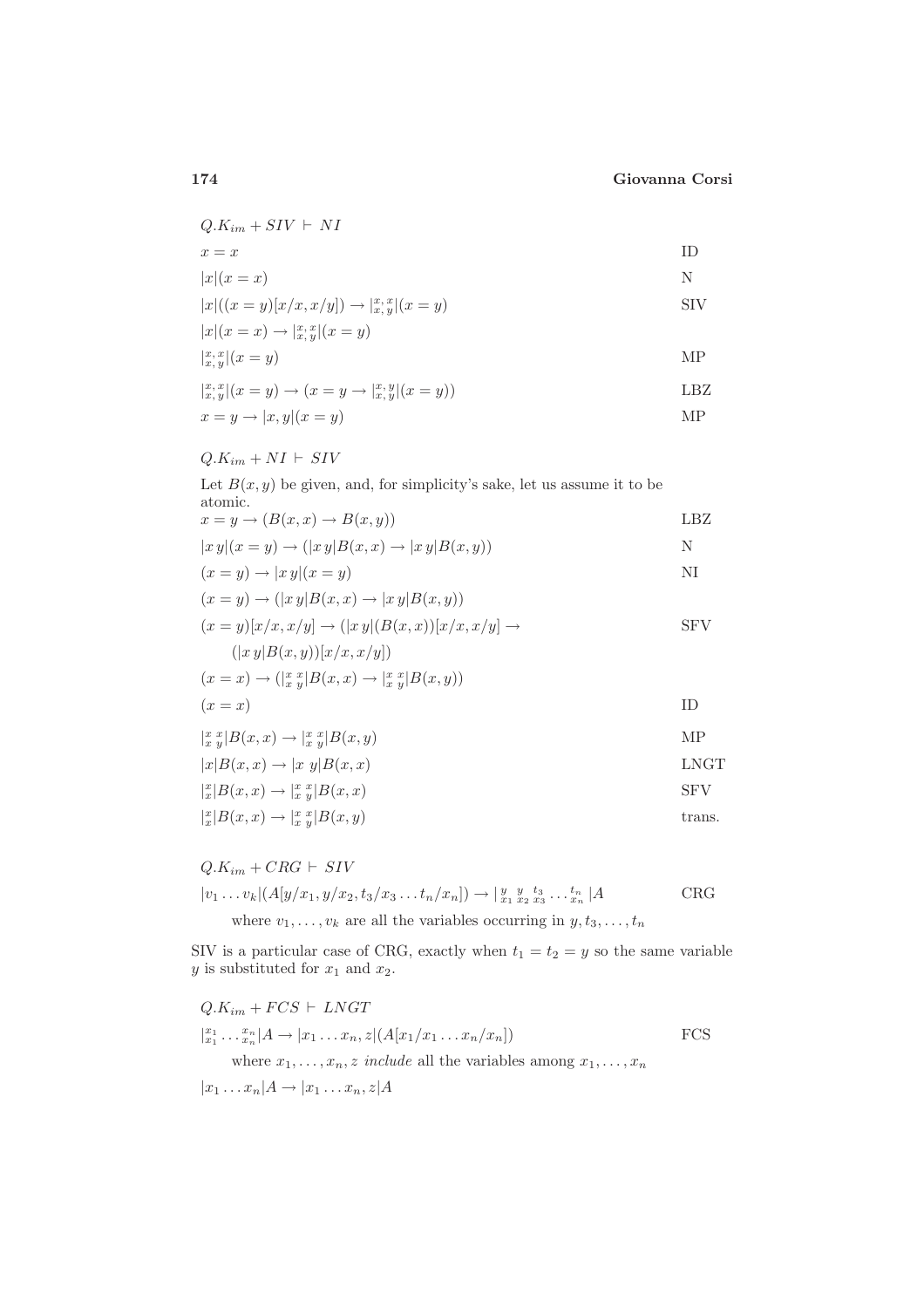$$
Q.K_{im} + FCS \vdash SHRT
$$
  
\n
$$
|x_1 \dots x_n, z|(A[x_1/x_1 \dots x_n/x_n]) \to |x_1 \dots x_n|A
$$
  
\nwhere  $x_1, \dots, x_n, z$  include all the variables among  $x_1, \dots, x_n$   
\n
$$
|x_1 \dots x_n, z|A \to |x_1 \dots x_n|A
$$
  
\nFCS

Trivially,  $Q.K_{im} + FCS \vdash RG$ , CRG, NI. In the presence of the principle of full commutativity of substitution, indexed modalities are unnecessary, in fact every box-operator can be thought of as implicitely indexed by the variables of the formula that follows it. This yelds that the standard modal language will do, but, as we shall see, we are confined to t-frames where the transition relation is a totally defined function. See [3].

## A Quinean sentence: 'Necessarily the number of planets is greater than 7.'

Let  $i$  denote 'the number of planets'. Then, according to Quine the following derivation:

1. 
$$
\Box(7 < 9)
$$
  
\n2.  $i = 9$   
\n3.  $\Box(7 < i)$ 

transforms the truth  $\Box(7 < 9)$  into the falsehood  $\Box(7 < i)$ . We want to point out that the conclusion is not obtained merely by an application of the substitution of identical terms, but rather it relies on the acceptance of strong principles about substitution. The above inference can be analyzed in a language with indexed modalities as follows:

$$
\frac{i+|(7<9)}{\frac{|\stackrel{?}{x},\stackrel{9}{y}|(x\n
$$
\frac{i=9}{\frac{|\stackrel{?}{x},\stackrel{9}{y}|(x\n
$$
\frac{1}{\frac{|\stackrel{?}{x},\stackrel{i}{y}|(x\nLBT
$$
$$
$$

Even if we can accept that 9 and 7 are stable designators and so CRG holds for them, i can hardly be called a rigid designator.

## 5 Correspondence

 $BF$ 

$$
\mathcal{F}^t \models \forall x | x_1 \dots x_n \, x | A \rightarrow | x_1 \dots x_n | \forall x A \qquad \text{iff} \qquad \mathcal{T} \text{ is surjective.}
$$

We show that if T is not surjective then  $\mathcal{F}^t \not\models \forall x | x_1 \dots x_n x | A \rightarrow |x_1 \dots x_n| \forall x A$ , where T is surjective iff for all w, v, if  $b \in D_v$  then there is an  $a \in D_w$  such that  $aT_{\langle w,v\rangle}b.$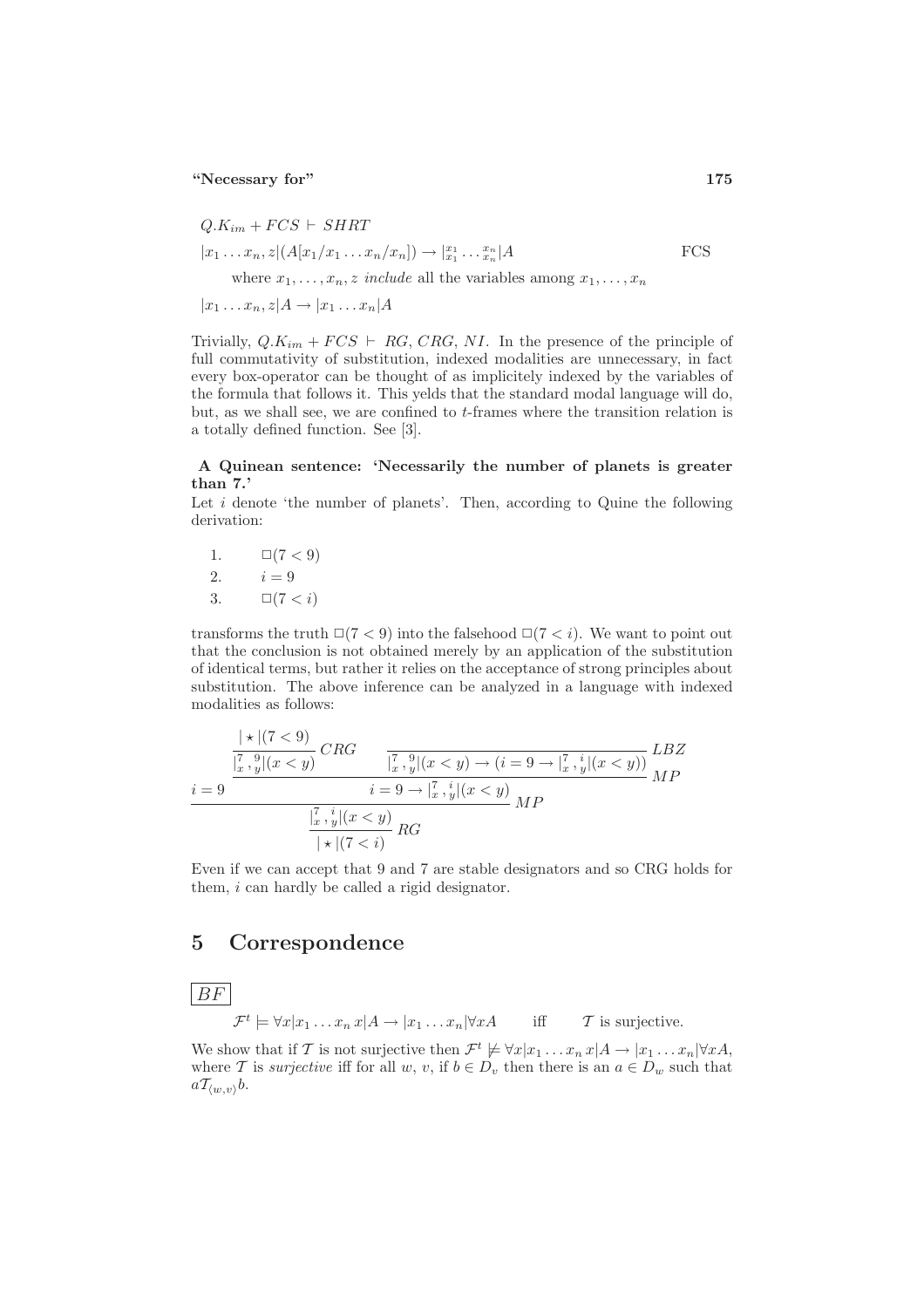### 176 Giovanna Corsi



Let  $a \notin I_v(P)$ ,  $b' \in I_v(P)$  and  $\sigma(x) = a$ . Then  $\sigma \models_w \forall x |x| P(x)$ ,  $\tau \not\models_v \exists y$  $\forall x P(x), \sigma \not\models_w \forall x |x| P(x) \rightarrow | \star | \forall x P(x).$ 

$$
\frac{\boxed{GF}}{\mathcal{F}^t} \models \exists x | x_1 \dots x_n \, x | A \rightarrow | x_1 \dots x_n | \exists x A \quad \text{iff} \quad \mathcal{T} \text{ is totally defined.}
$$

We show that if T is not totally defined then  $\mathcal{F}^t \not\models \exists x | x_1 \dots x_n x | A \rightarrow |x_1 \dots x_n| \exists x A,$ where T is totally defined iff for all w, v, if  $a \in D_w$  then there is an  $b \in D_v$  such that  $aT_{\langle w,v\rangle}b$ .



Let  $b' \notin I_v(P)$  and  $\sigma(x) = a$ . Then  $\sigma \models_w |x|P(x)$ , so  $\sigma \models_w \exists x |x|P(x)$ , therefore  $\sigma \not\models_w \exists x |x| P(x) \rightarrow | \star | \exists x P(x)$ .

 $|NI|$ 

 $\mathcal{F}^t \models x = y \rightarrow |xy|(x = y)$  iff  $\mathcal{T}$  is a partial function.

We show that if T is not a partial function then  $\mathcal{F}^t \not\models x = y \rightarrow |xy|(x = y)$ , where T is a partial function if for all w, v, if  $aT_{(w,v)}b$  and  $aT_{(w,v)}c$  then  $b = c$ .



Let  $\sigma(x) = \sigma(y) = b$ . Then  $\sigma \models_w x = y$ , but  $\sigma \not\models_w |x, y|(x = y)$ , so  $\sigma \not\models_w x =$  $y \rightarrow |x y|(x = y).$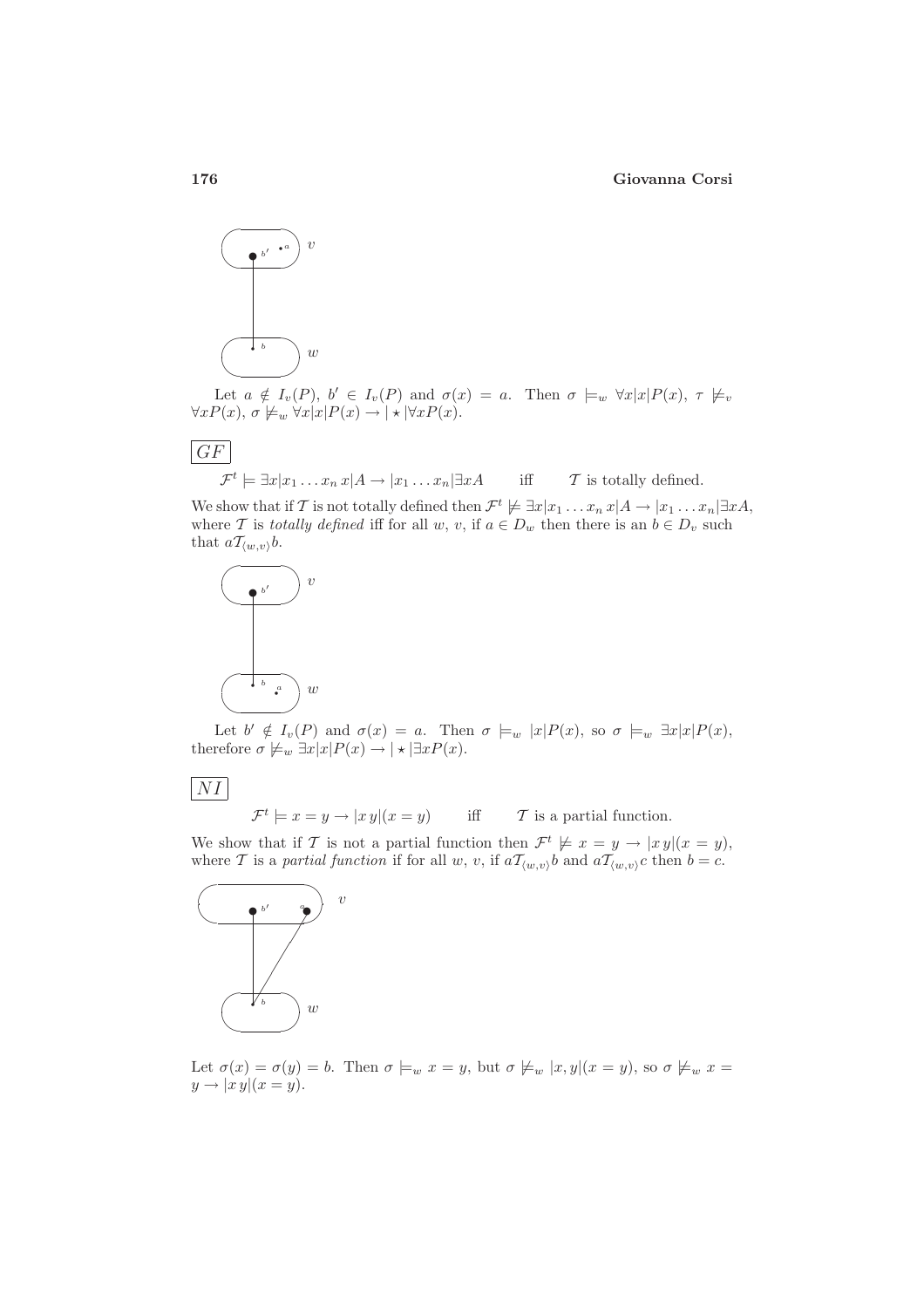$\boxed{ND}$ 

 $\mathcal{F}^t \models x \neq y \rightarrow |x|y | (x \neq y)$  iff  $\mathcal{T}$  is not convergent.

We show that if T is convergent then  $\mathcal{F}^t \not\models x \neq y \rightarrow |x y| (x \neq y)$ , where T is not convergent iff for all w, v, if  $a\mathcal{T}_{(w,v)}c$  and  $b\mathcal{T}_{(w,v)}c$  then  $a = b$ .



where  $v_1, \ldots, v_k$  include all the variables occurring in  $t_1, \ldots, t_n$ .

# 6 Completeness theorem for  $R.K_{im}$

We start by considering the modal logic  $R.K_{im} = Q.K_{im} + RG$ , where RG is the axiom of rigidity of terms.

## 6.1 Preliminaries

First we define a classical first-order language  $\mathcal{L}^c$  that mimics the modal language  $\mathcal{L}$ <sup>6</sup>

- $\mathcal{L}^c$  contains all the predicate and function symbols of  $\mathcal{L}$ ,
- for each wff of  $\mathcal{L}$ ,

 $|x_1 \dots x_n|$   $A$ 

 $\mathcal{L}^c$  contains the *n*-ary predicate symbol

$$
P_{|x_1...x_n} | A
$$

To every modal formula A of  $\mathcal L$  we assign a classical formula  $A^c \in \mathcal L^c$ 

| $(P^{n}t_1,\ldots,t_n)^c$                                                                                  | $=$ | $P^n t_1, \ldots, t_n$  |
|------------------------------------------------------------------------------------------------------------|-----|-------------------------|
| $(A\sharp B)^c$                                                                                            | $=$ | $A^c \sharp B^c$        |
| $(\forall x A)^c$                                                                                          | $=$ | $\forall x(A^c)$        |
| $(\vert \begin{array}{c} t_1 \\ x_1 \end{array} \ldots \begin{array}{c} t_n \\ x_n \end{array} \vert A)^c$ | =   | $P_{ x_1x_n A}(t_1t_n)$ |

 $6$ The proof we present here is based on Ghilardi's completeness proof in [1]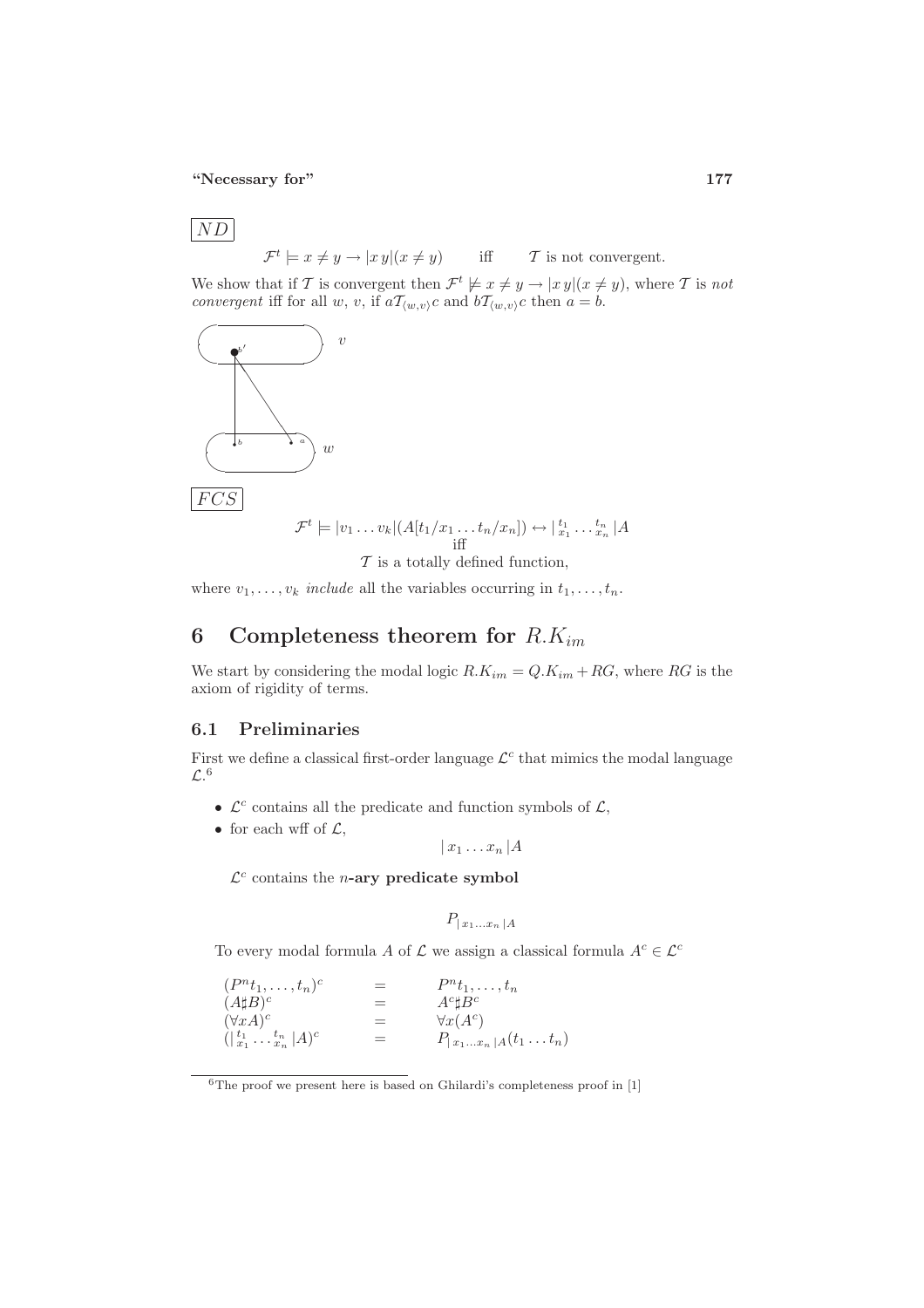We can easily see that if A contains no modal operators, then  $A<sup>c</sup>$  is just A and that every formula B of  $\mathcal{L}^c$  is equal to  $A^c$  for some  $A \in \mathcal{L}$ .

Second, we define the classical theory  $C_{R,K_{im}}$  whose axioms are

 ${A^c : R.K_{im} \vdash A}$ 

and whose inference rules are MP, UG and SFV.

**Lemma 5**  $X \vdash_{R.Kim} A$  iff  $X^c \vdash_{C_{R.Kim}} A^c$ .

**Proof** It is easy to see that  $\vdash_{R.K_{im}} B_1 \wedge \cdots \wedge B_n \to A$  iff  $\vdash_{C_{R.K_{im}}} B_1^c \wedge \cdots \wedge B_n^c \to A$  $A^c$ , where  $B_1, \ldots, B_n \in X$ .

 $\Rightarrow$  holds by definition of  $C_{R,K_{im}}$ .

 $\Leftarrow$  holds because the axioms of  $C_{R,K_{im}}$  are the c-translation of the theorems of  $R.K_{im}$  and the inference rules of  $C_{R.K_{im}}$  are also inference rules of  $R.K_{im}$ .

 $C_{R,K_{im}}$  is a first order theory, so models of  $C_{R,K_{im}}$  are pairs  $w = \langle D_w, I_w \rangle$ composed on a non-empty domain  $D_w$  and an interpretation function  $I_w$  such that the universal closure of all the theorems of  $C_{R. K_{im}}$  is true in them.

We use the letters  $w, v, \ldots$  to denote  $C_{R.K_{im}}$  models. By  $\langle \sigma, w \rangle \models A^c$  we denote that  $A^c$  is satisfied in the model  $w = \langle D_w, I_w \rangle$  under the w-assignment  $\sigma$ .

An *admissible relation*  $T_{(w,v)}$  among  $C_{R,K,m}$ -models w and v is a relation  $\mathcal{T}_{(w,v)} \subseteq D_w \times D_v$  satisfying the following two requirements

(A) for every term t, for every w-assignment  $\pi$  and for every v-assignment  $\mu$ ,

if  $\pi(y_1)$   $\mathcal{T}_{(w,v)}, \mu(y_1), \ldots, \pi(y_k)$   $\mathcal{T}_{(w,v)}$   $\mu(y_k)$  then  $\pi(t)$   $\mathcal{T}_{(w,v)}$   $\mu(t)$ 

where t contains at most the variables  $y_1, \ldots, y_k$ .

(B) for every formula A of  $\mathcal{L}$ , for every w-assignment  $\pi$  and for every vassignment  $\mu$ .

if 
$$
\pi(y_1) \mathcal{T}_{\langle w,v \rangle} \mu(y_1), \ldots, \pi(y_k) \mathcal{T}_{\langle w,v \rangle} \mu(y_k),
$$

then

$$
\langle \pi, w \rangle \models P_{|y_1, ..., y_k|A}(y_1, ..., y_k)
$$
 only if  $\langle \mu, v \rangle \models A^c$ ,

where A contains at most the variables  $y_1, \ldots, y_k$ .

**Lemma 6** Let  $w, v$  be  $C_{R,K_{im}}$ -models and  $\sigma$  and  $\tau$  be assignments in  $w$  and v, respectively. If for every formula A of  $\mathcal L$  containing at most the variables  $x_1, \ldots, x_n$ 

 $\langle \sigma, w \rangle \models P_{|x_1,...,x_n|A}(x_1,...,x_n)$  only if  $\langle \tau, v \rangle \models A^c$ ,

then there is an admissible relation  $T_{(w,v)} \subseteq D_w \times D_v$  such that

$$
\sigma(x_1) \mathcal{T}_{\langle w,v \rangle} \tau(x_1), \ldots, \sigma(x_n) \mathcal{T}_{\langle w,v \rangle} \tau(x_n)
$$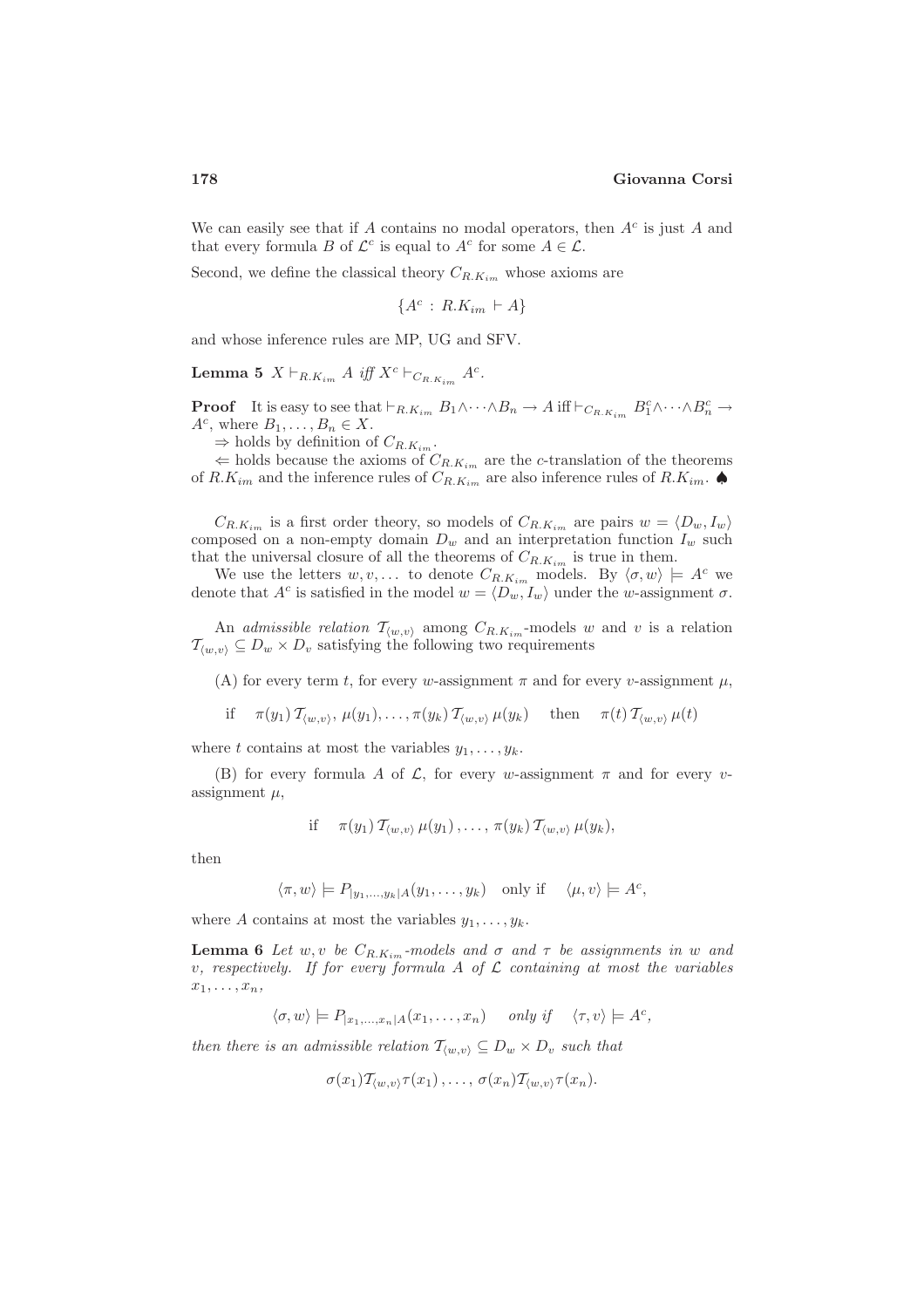**Proof** Define  $\mathcal{T}_{\langle w,v\rangle}$  as follows:

 $e T_{(w,v)}e'$  iff there is a term s containing at most the variables  $x_1, \ldots, x_n$ , such that  $\sigma(s) = e$  and  $\tau(s) = e'$ .

Trivially  $\sigma(x_1) \mathcal{T}_{(w,v)} \tau(x_1), \ldots, \sigma(x_n) \mathcal{T}_{(w,v)} \tau(x_n)$ . We show that condition (A) holds. Let t be a term containing the variables  $y_1, \ldots, y_k$ , and let  $\pi$  and  $\mu$  be w and  $v$  assignments, respectively, such that

$$
\pi(y_1) \, \mathcal{T}_{\langle w,v \rangle} \, \mu(y_1) \, , \ldots, \, \pi(y_k) \, \mathcal{T}_{\langle w,v \rangle} \, \mu(y_k)
$$

then we have to show that

$$
\pi(t) \, \mathcal{T}_{\langle w,v \rangle} \, \mu(t).
$$

This amounts to show that there is a term s contaning at most the variables  $x_1, \ldots, x_n$  such that

$$
\sigma(s) = \pi(t) \quad \text{and} \quad \tau(s) = \mu(t).
$$

By the definition of  $\mathcal{T}_{\langle w,v\rangle}$  above, we know that for each  $i, 1 \leq i \leq k$ , there is a term  $s_i$  containing the variables  $x_1, \ldots, x_n$ , such that

$$
\sigma(s_i) = \pi(y_i)
$$
 and  $\tau(s_i) = \mu(y_i)$ 

Let  $s = t[s_1/y_1, \ldots, s_k/y_k]$ . Then  $\sigma(s) = \sigma(t[s_1/y_1, \ldots, s_k/y_k]) = (by \text{ lemma 1})$  $= \sigma^{y_1 \triangleright \sigma(s_1),...,y_k \triangleright \sigma(s_k)}(t) = \pi(t), \text{ since } \sigma(s_i) = \pi(y_i), 1 \le i \le k.$ 

As to condition (B), let  $A$  be a formula of  $C$  and let us assume that its free variables are among  $y_1, \ldots, y_k$ . Let  $\pi$  and  $\mu$  be assignments in  $w$  and  $v$ , respectively, such that

- $\pi(y_1)$   $\mathcal{T}_{(w,v)}$   $\mu(y_1), \ldots, \pi(y_k)$   $\mathcal{T}_{(w,v)}, \mu(y_k), 1 \leq i \leq k$
- $\langle \pi, w \rangle \models P_{|y_1,...,y_k|A}(y_1,..., y_k)$

We have to show that  $\langle \mu, v \rangle \models A^c$ . By the definition of  $\mathcal{T}_{(w,v)}$ , there are terms  $s_i$ containing at most the variables  $x_1, \ldots, x_n$ , such that  $\sigma(s_i) = \pi(y_i)$  and  $\tau(s_i) =$  $\mu(y_i)$ ,  $1 \leq i \leq k$ . So

$$
\langle \pi^{y_1 \triangleright \sigma(s_1), \dots, y_k \triangleright \sigma(s_k)}, w \rangle \models P_{|y_1 \dots y_k|A}(y_1, \dots, y_k),
$$

and consequently

$$
\langle \sigma^{y_1 \triangleright \sigma(s_1), \dots, y_k \triangleright \sigma(s_k)}, w \rangle \models P_{|y_1 \dots y_k|A}(y_1, \dots, y_k),
$$

since all the free variables are among  $y_1, \ldots, y_k$ . Then by lemma 4,

$$
\langle \sigma, w \rangle \models P_{|y_1...y_k|A}(s_1,...,s_k).
$$

Since

$$
R.K_{im} \vdash |_{y_1...y_k}^{s_1...s_k} | A \rightarrow |x_1...x_n| (A[s_1/y_1,...,s_k/y_k]), \text{(axiom } RG),
$$

then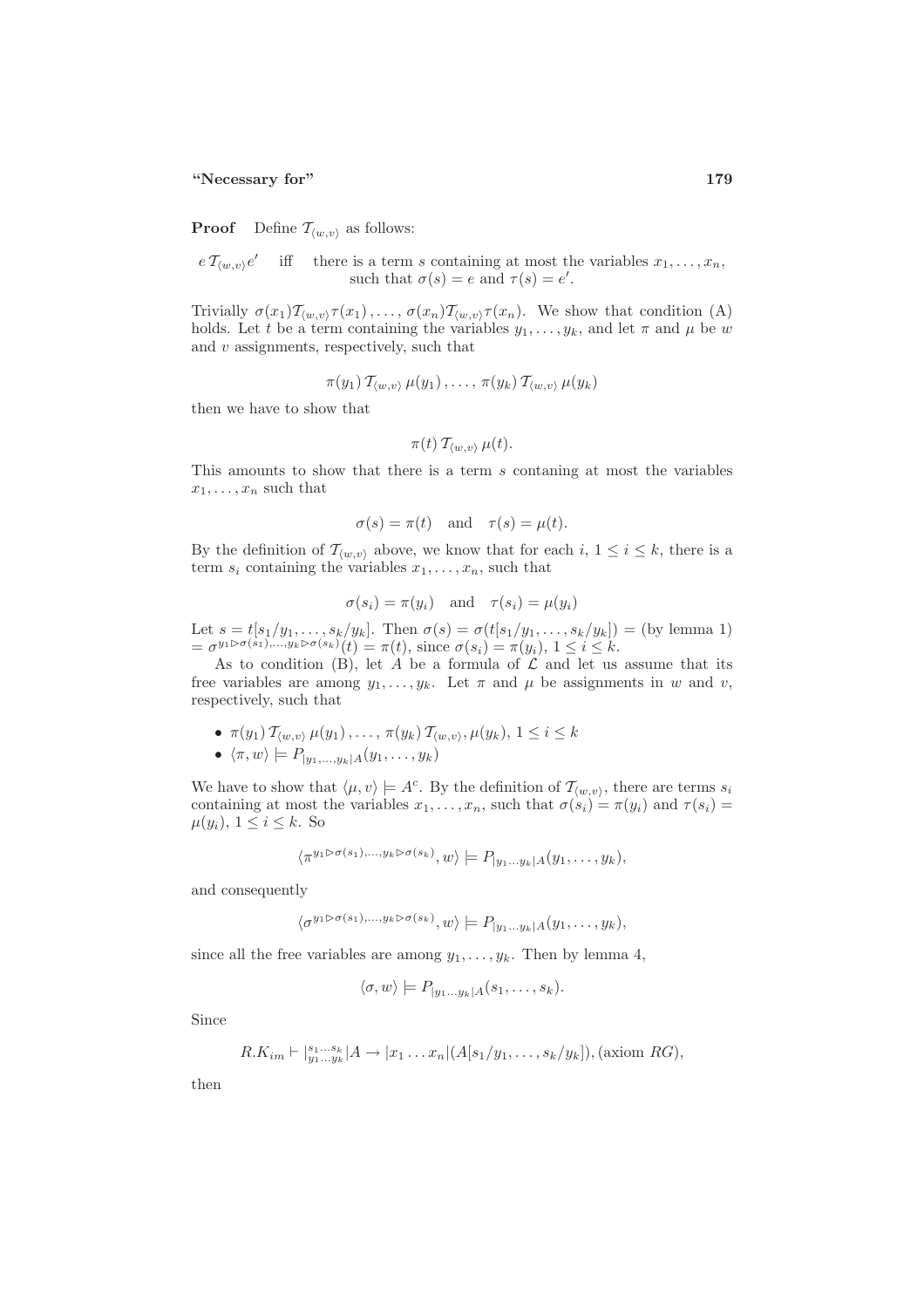$$
C_{R,K_{im}} \vdash P_{|y_1...y_k|A}(s_1,...,s_k) \to P_{|x_1...x_n|(A[s_1/y_1,...,s_k/y_k])}(x_1,...,x_n),
$$

so

$$
\langle \sigma, w \rangle \models P_{|x_1...x_n|(A[s_1/y_1,...,s_k/y_k])}(x_1,...,x_n).
$$

By the hypothesis of the lemma

$$
\langle \tau, v \rangle \models (A[s_1/y_1, \ldots, s_k/y_k])^c,
$$

i.e.

$$
\langle \tau, v \rangle \models A^c[s_1/y_1, \ldots, s_k/y_k],
$$

therefore by lemma 4

$$
\langle \tau^{y_1 \triangleright \tau(s_1), \dots, y_k \triangleright \tau(s_k)}, v \rangle \models A^c,
$$

then

$$
\langle \mu, v \rangle \models A^c,
$$

since

$$
\tau(s_1)=\mu(y_1),\ldots,\tau(s_k)=\mu(y_k).
$$

♠

**Lemma 7** Let w be a  $C_{R,K_{im}}$ -model and  $|x_1 \dots x_m|$  *A* be a formula of  $\mathcal{L}$  such that  $\langle \sigma, w \rangle \not\models P_{|x_1...x_m|A}(x_1,...,x_m)$ . Then

1. the set of classical formulas

$$
\Gamma = \{B^c : \langle \sigma, w \rangle \models P_{|x_1...x_m|B}(x_1...x_m)\} \cup \{\neg A^c\}
$$

is  $C_{R,K_{im}}$ -consistent, where B contains at most the variables  $x_1 \ldots x_m$ , 2. there is a classical model v of  $\Gamma$  and a v-assignment  $\tau$  such that

$$
\langle \tau, v \rangle \models \Gamma,
$$

3. there is an admissible relation  $T_{\langle w,v \rangle}$  such that

$$
\sigma(x_1) T_{\langle w,v\rangle} \tau(x_1), \ldots, \sigma(x_m) T_{\langle w,v\rangle} \tau(x_m).
$$

## Proof

1. Assume by reductio that

$$
C_{R,K_{im}} \vdash B_1^c \wedge \cdots \wedge B_r^c \to A^c
$$

Then

$$
R.K_{im} \vdash B_1 \land \cdots \land B_r \to A
$$
  

$$
R.K_{im} \vdash |x_1 \dots x_m| B_1 \land \cdots \land |x_1 \dots x_m| B_r \to |x_1 \dots x_m| A \qquad \text{by N}
$$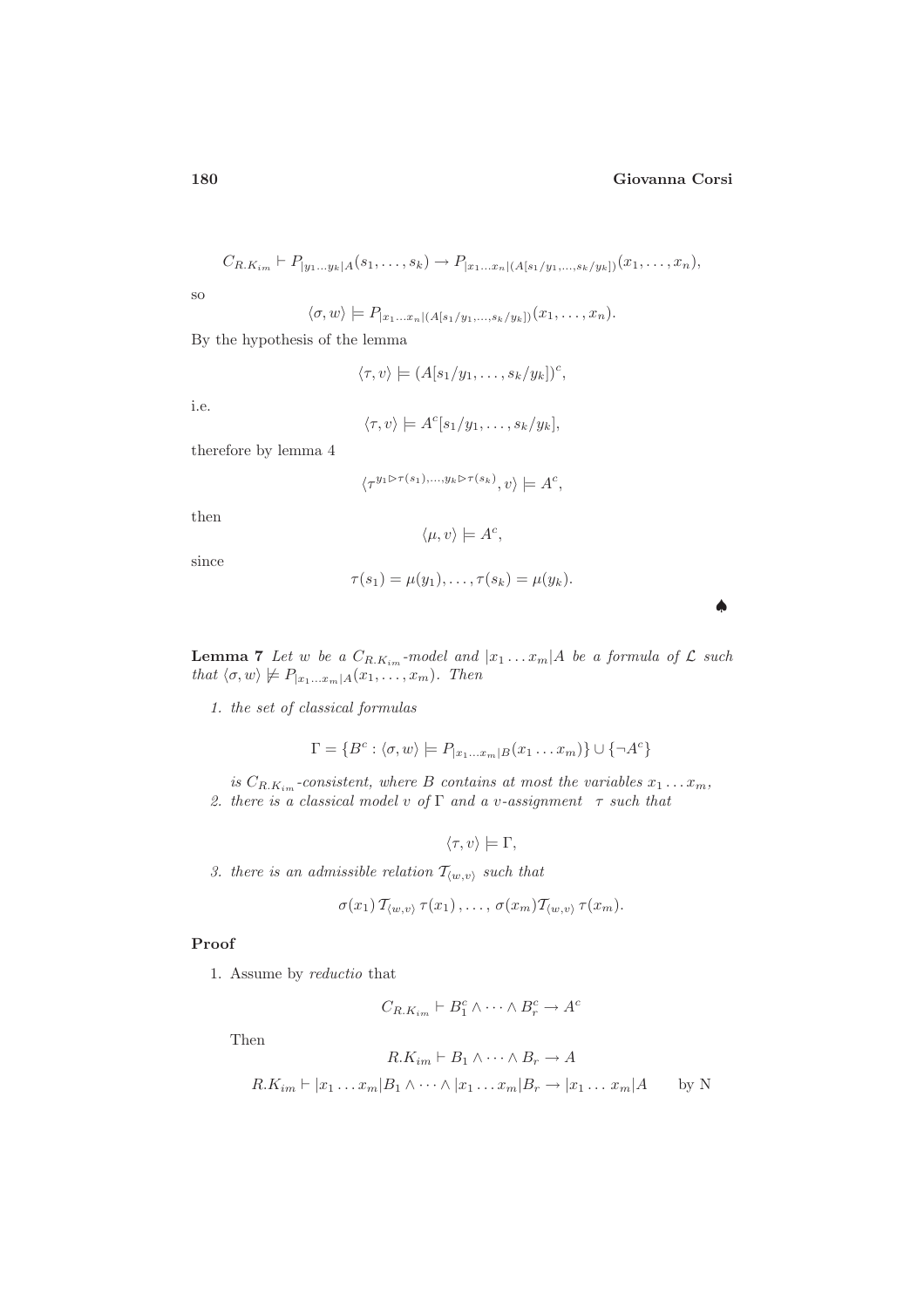$$
C_{R.K_{im}} \vdash P_{|x_1...x_m|B_1}(x_1...x_m) \land \cdots \land P_{|x_1...x_m|B_r}(x_1...x_m) \rightarrow
$$

$$
P_{|x_1...x_m|A}(x_1,...,x_m).
$$

Therefore

$$
\langle \sigma, w \rangle \models P_{|x_1...x_m|A}(x_1,...,x_m)
$$

contrary to the fact that

$$
\langle \sigma, w \rangle \not\models P_{|x_1...x_m|A}(x_1,...,x_m).
$$

2. By classical model theory.

3. By lemma 6.

**Subordination model.** A *subordination model* is a tree  $\langle S, \Sigma \rangle$  each node of which is (associated to) a classical model  $w = \langle D_w, I_w \rangle$  together with an assignment  $\sigma : VAR \to D_w$ , so any element of S (any node of the tree) is a triple  $\langle \sigma, D_w, I_w \rangle$ . Given the node  $\langle \sigma, D_w, I_w \rangle$  an *immediate subordinate* node  $\langle \tau, D_v, I_v \rangle$ , i.e. one for which the relation  $\langle \sigma, D_w, I_w \rangle \Sigma \langle \tau, D_v, I_v \rangle$  holds, is defined according to the following procedure.

- 1. For each formula  $\exists x A \in \mathcal{L}$  such that  $\langle \sigma, D_w, I_w \rangle \models \exists x A^c$ , consider a triple  $\langle \sigma^{x\triangleright a}, D_w, I_w \rangle$  such that  $\langle \sigma^{x\triangleright a}, D_w, I_w \rangle \models A^c$ , for some  $a \in D_w$ . We say that  $\langle \sigma, D_w, I_w \rangle \Sigma \langle \sigma^{x \triangleright a}, D_w, I_w \rangle$ .
- 2. For each formula  $\exists x A \in \mathcal{L}$  such that  $\langle \sigma, D_w, I_w \rangle \not\models \exists x A^c$ , consider all the triples  $\langle \sigma^{x\triangleright a}, D_w, I_w \rangle$  such that  $\langle \sigma^{x\triangleright a}, D_w, I_w \rangle \not\models A^c$ , for any  $a \in D_w$ . We say that  $\langle \sigma, D_w, I_w \rangle \Sigma \langle \sigma^{x \triangleright a}, D_w, I_w \rangle$ , for all  $a \in D_w$ .
- 3. For each formula  $|x_1 \dots x_m| A \in \mathcal{L}$  such that  $\langle \sigma, D_w, I_w \rangle \not\models P_{|x_1 \dots x_m|A}$ , consider a triple  $\langle \tau, D_v, I_v \rangle$  such that  $\langle \tau, D_v, I_v \rangle \models \{B^c : \langle \sigma, D_w, I_w \rangle \models P_{|x_1...x_n|B}(x_1,...,x_n) \} \cup \{\neg A^c\}.$ We say that  $\langle \sigma, D_w, I_w \rangle \Sigma \langle \tau, D_v, I_v \rangle$  and that  $\sigma(x_1)$   $\mathcal{T}_{\langle w, v \rangle}$   $\tau(x_1), \ldots,$  $\sigma(x_m)$  $\mathcal{T}_{\langle w,v\rangle}$   $\tau(x_m)$ .

Steps 1 and 2 are feasible thanks to classical model theory, step 3 thanks to lemma 6.

**Lemma 8** Let  $R.K_{im} \nvdash A$ . Then there is a t-model  $\mathcal{M} = \langle W, R, D, T, I \rangle$  with rigid terms such that  $\mathcal{M} \not\models A$ .

**Proof** Let us first build a subordination model  $\langle S, \Sigma \rangle$  having at its root a node  $\langle \sigma, D_w, I_w \rangle$  such that  $\langle \sigma, D_w, I_w \rangle \models \neg A^c$ . Then we define a transition model  $\mathcal{M} = \langle W, D, R, T, I \rangle$  as follows:

- $W = \{ \langle D_w, I_w \rangle : \text{ for some } \sigma, \langle \sigma, D_w, I_w \rangle \in S \}$
- *D* is such that  $D(\langle D_w, I_w \rangle) = D_w$
- $R \subseteq W^2$  is such that  $\langle D_w, I_w \rangle R \langle D_v, I_v \rangle$  iff  $\langle \sigma, D_w, I_w \rangle \Sigma \langle \tau, D_v, I_v \rangle$  for some  $\sigma$  and  $\tau$

♠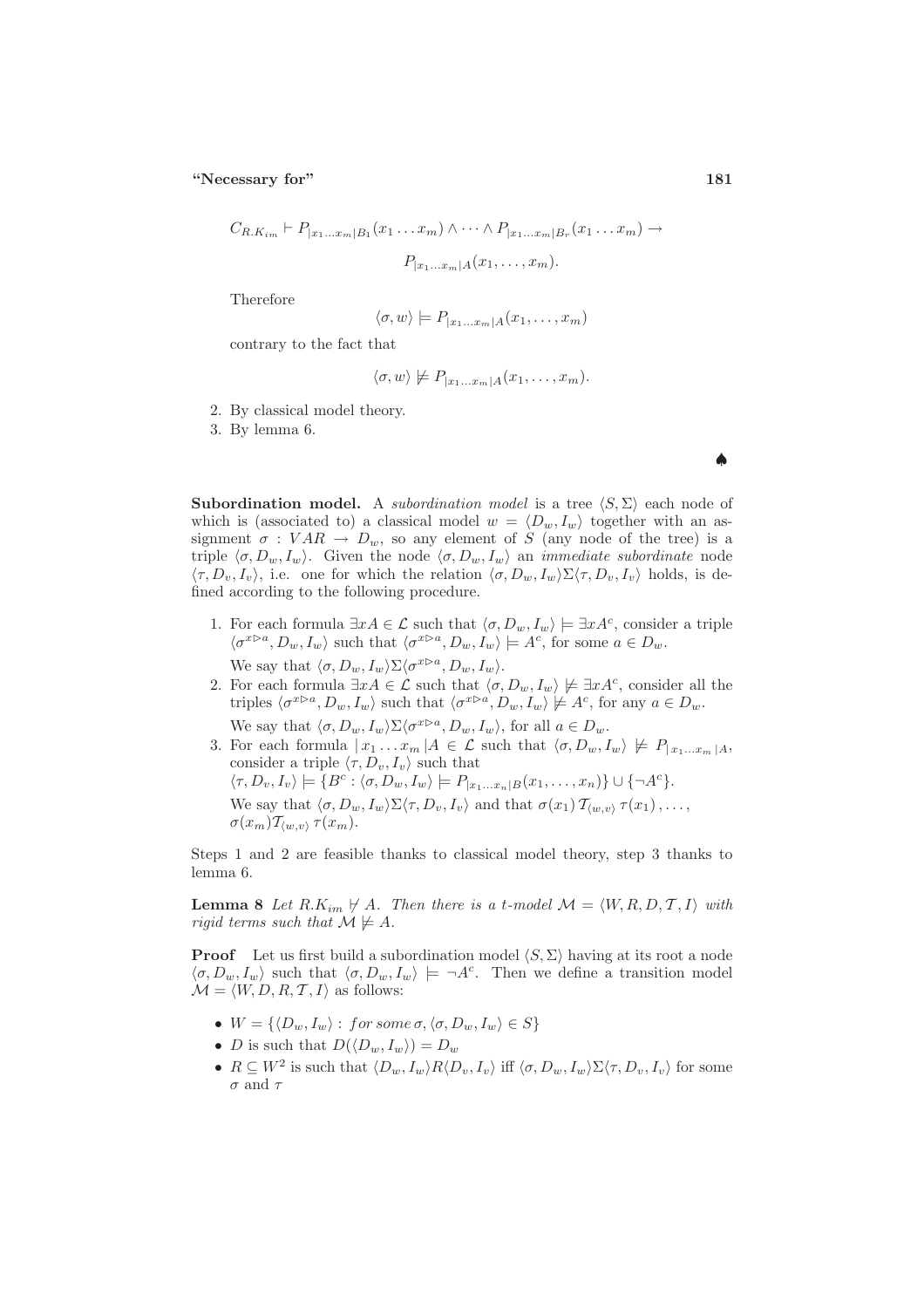- $\mathcal{T} = \{ \langle a, b \rangle : \text{ for some } \langle \sigma, D_w, I_w \rangle \text{ and } \langle \tau, D_v, I_v \rangle, a \in D_w, b \in D_v, \}$  $\langle \sigma, D_w, I_w \rangle \Sigma \langle \tau, D_v, I_v \rangle, a = \sigma(x), b = \tau(x), \text{ and } \sigma(x) \mathcal{T}_{\langle w, v \rangle} \tau(x) \}$
- I is such that  $I(\langle D_w, I_w \rangle) = I_w$

In the following, we write w instead of  $\langle D_w, I_w \rangle$  and  $\langle \sigma, w \rangle \models D^c$  instead of  $\langle \sigma, D_w, I_w \rangle \models D^c$ . It remains to show that

$$
\sigma \models_w^{\mathcal{M}} D \quad if f \quad \langle \sigma, w \rangle \models D^c
$$

for all  $w \in W$  and all formulas  $D \in \mathcal{L}$ .

By induction on D. We examine just one case.

$$
D = |_{y_1}^{t_1} \dots,_{y_n}^{t_n}|A
$$

where  $(fv(t_1) \cup \cdots \cup fv(t_n)) = \{x_1, \ldots, x_m\}.$ If

 $\sigma \not\models_{w}^{\mathcal{M}} l_{y_1}^{t_1}.\dots l_{y_n}^{t_n}|A$ 

then by lemma 4

$$
\pi \not\models_w^{\mathcal{M}} |y_1 \dots y_n| A
$$

where  $\pi = \sigma^{y_1 \triangleright \sigma(t_1), \dots, y_n \triangleright \sigma(t_n)}$ . Then by definition of satisfaction there is a v and a v-assignment  $\tau$ , such that  $\tau \not\models_v^{\mathcal{M}} A$ , and  $\sigma(t_i) \mathcal{T} \tau(y_i)$ ,  $1 \leq i \leq n$ . By induction hypothesis  $\langle \tau, v \rangle \not\models A^c$ , whence  $\langle \pi, w \rangle \not\models P_{|y_1...y_n|A}(y_1,..., y_n)$ , because of condition (B). Consequently  $\langle \sigma, w \rangle \not\models P_{|y_1...y_n|A}(t_1, \ldots, t_n)$ . If

$$
\langle \sigma, w \rangle \not\models P_{|y_1...y_n|A}(t_1,...,t_n),
$$

then by lemma 4

$$
\langle \pi, w \rangle \not\models P_{|y_1...y_n|A}(y_1,..., y_n)
$$

where  $\pi = \sigma^{y_1 \triangleright \sigma(t_1) \dots y_n \triangleright \sigma(t_n)}$ . Then by lemma 7 there is a model v of  $\Gamma =$  ${B^c : \langle \pi, w \rangle \models P_{|y_1...y_n|B}(y_1,...,y_n) \} \cup {\neg A^c}$  and a v-assignment  $\tau$  such that  $\langle \tau, v \rangle \models \Gamma$  and  $\sigma(t_i)$   $\mathcal{T}_{\langle w, v \rangle}$   $\tau(y_i)$ ,  $1 \leq i \leq n$ . Hence

$$
\langle \tau, v \rangle \not\models A^c,
$$

therefore by induction hypothesis  $\tau \not\models_{n}^{\mathcal{M}} A$ , so

$$
\pi \not\models_w^{\mathcal{M}} |y_1 \ldots y_n| A.
$$

Consequently

$$
\sigma \not\models_{w}^{\mathcal{M}} l_{y_1}^{t_1} \ldots l_{y_n}^{t_n} | A.
$$

♠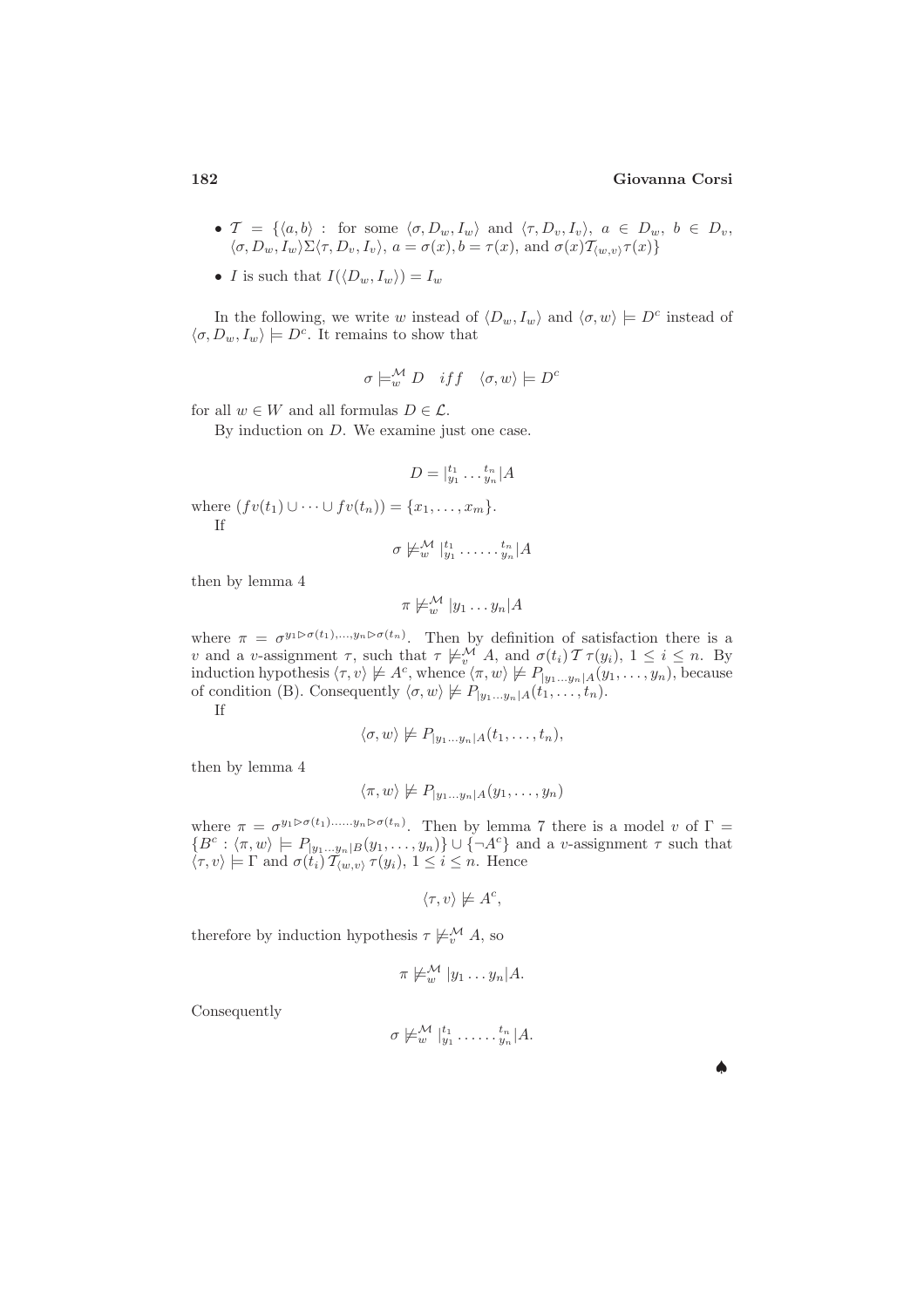# 7 Completeness theorem for  $Q.K_{im}$

The completenes theorem for  $Q.K_{im}$  is easily obtained from the corresponding theorem for  $R.K_{im}$ . A relation  $\mathcal{T}_{\langle w,v\rangle}$  among  $C_{Q.K_{im}}$ -models  $w, v$  is an admissible relation iff condition (B) is satisfied. In the proof of Lemma 6, define  $\mathcal{T}_{\langle w,v\rangle}$  as follows:

$$
e\mathop{\mathcal{T}}\nolimits_{\langle w,v\rangle}e'
$$

iff there is a variable  $x_i \in \{x_1, \ldots, x_n\}$ , such that  $\sigma(x_i) = e$  and  $\tau(x_i) = e'$ . Trivially  $\sigma(x_i)$   $\mathcal{T}_{\langle w,v\rangle}$   $\tau(x_i)$ ,  $1 \leq i \leq n$ .

As to condition  $(B)$ , take any modal formula A of  $\mathcal L$  containing at most the free variables  $y_1, \ldots, y_k$ , and a pair of assignments  $\pi$  and  $\mu$  in  $w$  and  $v$ , respectively, such that

•  $\pi(y_1) \mathcal{T}_{\langle w,v \rangle} \mu(y_1), \ldots, \pi(y_k) \mathcal{T}_{\langle w,v \rangle} \mu(y_k)$  $\bullet \langle \pi, w \rangle \models P_{|y_1,...,y_k|A}(y_1,...,y_k)$ 

We have to show that  $\langle \mu, v \rangle \models A^c$ . By the definition of  $\mathcal{T}_{\langle w, v \rangle}$ , there are variables  $x_1^*, \ldots x_k^*$  among  $x_1, \ldots, x_n$  such that  $\sigma(x_i^*) = \pi(y_i)$  and  $\tau(x_i^*) = (\mu(y_i), 1 \le i \le n)$ k. So

$$
\langle \pi^{y_1 \triangleright \sigma(x_1^*)}, \dots, y_k \triangleright \sigma(x_k^*)}, w \rangle \models P_{|y_1 \dots y_k|A}(y_1, \dots, y_k)
$$

and consequently

$$
\langle \sigma^{y_1 \triangleright \sigma(x_1^*)}, \ldots, y_k \triangleright \sigma(x_k^*)}, w \rangle \models P_{|y_1 \ldots y_k|A}(y_1, \ldots, y_k)
$$

since all the free variables are among  $y_1, \ldots, y_k$ . Then by lemma 4

$$
\langle \sigma, w \rangle \models P_{|y_1...y_k|A}(x_1^*, \ldots, x_k^*).
$$

Since

$$
Q.K_{im} \vdash |_{y_1...y_k}^{x_1^*,...x_k^*}|A \to |x_1...x_n|(A[x_1^{\star}/y_1,...,x_k^{\star}/y_k])
$$
 (axiom  $RG^v$ ),

then

$$
C_{Q,K_{im}} \vdash P_{|y_1...y_k|A}(x_1^*, \ldots, x_k^*) \to P_{|x_1...x_n|(A[x_1^*/y_1,\ldots,x_k^*/y_k])}(x_1,\ldots,x_n),
$$

so

$$
\langle \sigma, w \rangle \models P_{|x_1...x_n|(A[x_1^{\star}/y_1,...,x_k^{\star}/y_k])}(x_1,...,x_n).
$$

By the hypothesis of the lemma

$$
\langle \tau, v \rangle \models (A[x_1^{\star}/y_1, \ldots, x_k^{\star}/y_k])^c,
$$

i.e.

$$
\langle \tau, v \rangle \models A^c[x_1^{\star}/y_1, \ldots, x_k^{\star}/y_k],
$$

therefore by lemma 4

$$
\langle \tau^{y_1 \triangleright \tau(x_1^\star), \dots, y_k \triangleright \tau(x_k^\star)}, v \rangle \models A^c,
$$